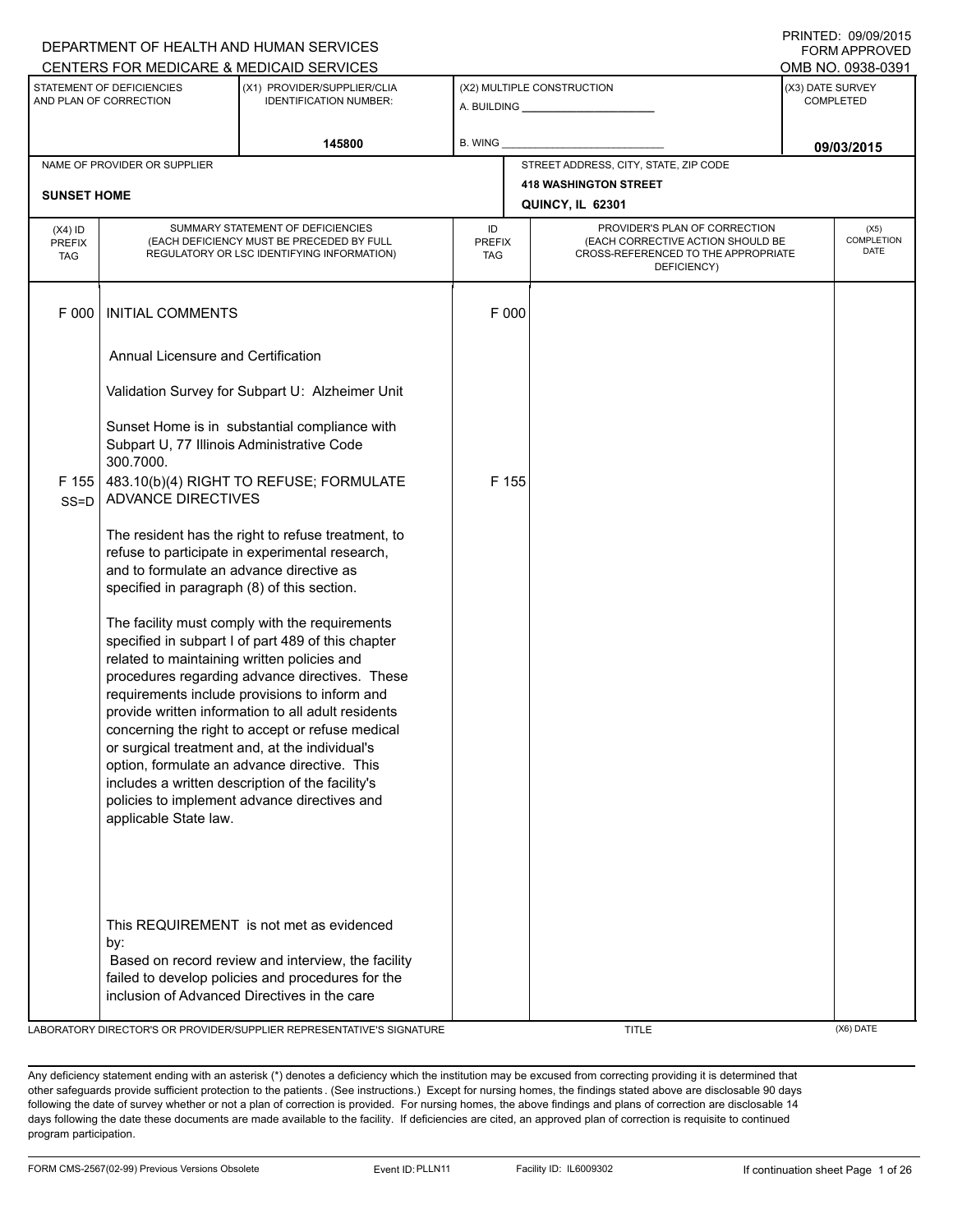## A. BUILDING **\_\_\_\_\_\_\_\_\_\_\_\_\_\_\_\_\_\_\_\_\_\_** (X1) PROVIDER/SUPPLIER/CLIA IDENTIFICATION NUMBER: STATEMENT OF DEFICIENCIES AND PLAN OF CORRECTION (X3) DATE SURVEY COMPLETED FORM APPROVED (X2) MULTIPLE CONSTRUCTION **B. WING** CENTERS FOR MEDICARE & MEDICAID SERVICES **And CENTERS FOR MEDICAL ACCESS** OMB NO. 0938-0391 145800 **B. WING DECISION B. WING** NAME OF PROVIDER OR SUPPLIER STREET ADDRESS, CITY, STATE, ZIP CODE **418 WASHINGTON STREET SUNSET HOME QUINCY, IL 62301** PROVIDER'S PLAN OF CORRECTION (EACH CORRECTIVE ACTION SHOULD BE CROSS-REFERENCED TO THE APPROPRIATE DEFICIENCY) (X5) **COMPLETION** DATE ID PREFIX TAG (X4) ID PREFIX TAG SUMMARY STATEMENT OF DEFICIENCIES (EACH DEFICIENCY MUST BE PRECEDED BY FULL REGULATORY OR LSC IDENTIFYING INFORMATION) F 155 Continued From page 1 F 155 planning process and failed to include resident specific life-sustaining instructions in the plan of care for two of 24 residents (R10, R23) reviewed for Advanced Directives, in a sample of 24. Findings include: 1. A POLST (Practitioner Orders For Life-Sustaining Treatment) Form, dated 1/30/15, documents R10 has requested "Selective Treatment" when not in cardiopulmonary arrest, which include: "Comfort-Focused Treatment, use of medical treatment, IV (intravenous) fluids and IV medications, as medically appropriate and consistent with patient preference. Do Not Intubate. May consider less invasive airway support. Transfer to hospital, if indicated. Generally avoid the intensive care unit." R10's current plan of care (no date) fails to address Advanced Directives or R10's specific "Selective Treatment." 2. A POLST (Practitioner Orders For Life-Sustaining Treatment) Form, dated 6/26/14, documents R23 has requested "Limited Additional Interventions in addition to care described in Comfort Measures Only, use medical treatment, antibiotics, IV (intravenous) fluids and cardiac monitor as indicated. No intubation or mechanical ventilation. May consider less invasive airway support. Transfer to hospital, if indicated. Generally avoid the intensive care unit." R23's current plan of care (no date) fails to address Advanced Directives or R23's specific "Limited Additional Interventions" as requested. The facility policy, titled "Do Not Resuscitate/POLST Policy (no date)," documents

FORM CMS-2567(02-99) Previous Versions Obsolete Event ID:PLLN11 Facility ID: IL6009302 If continuation sheet Page 2 of 26

DEPARTMENT OF HEALTH AND HUMAN SERVICES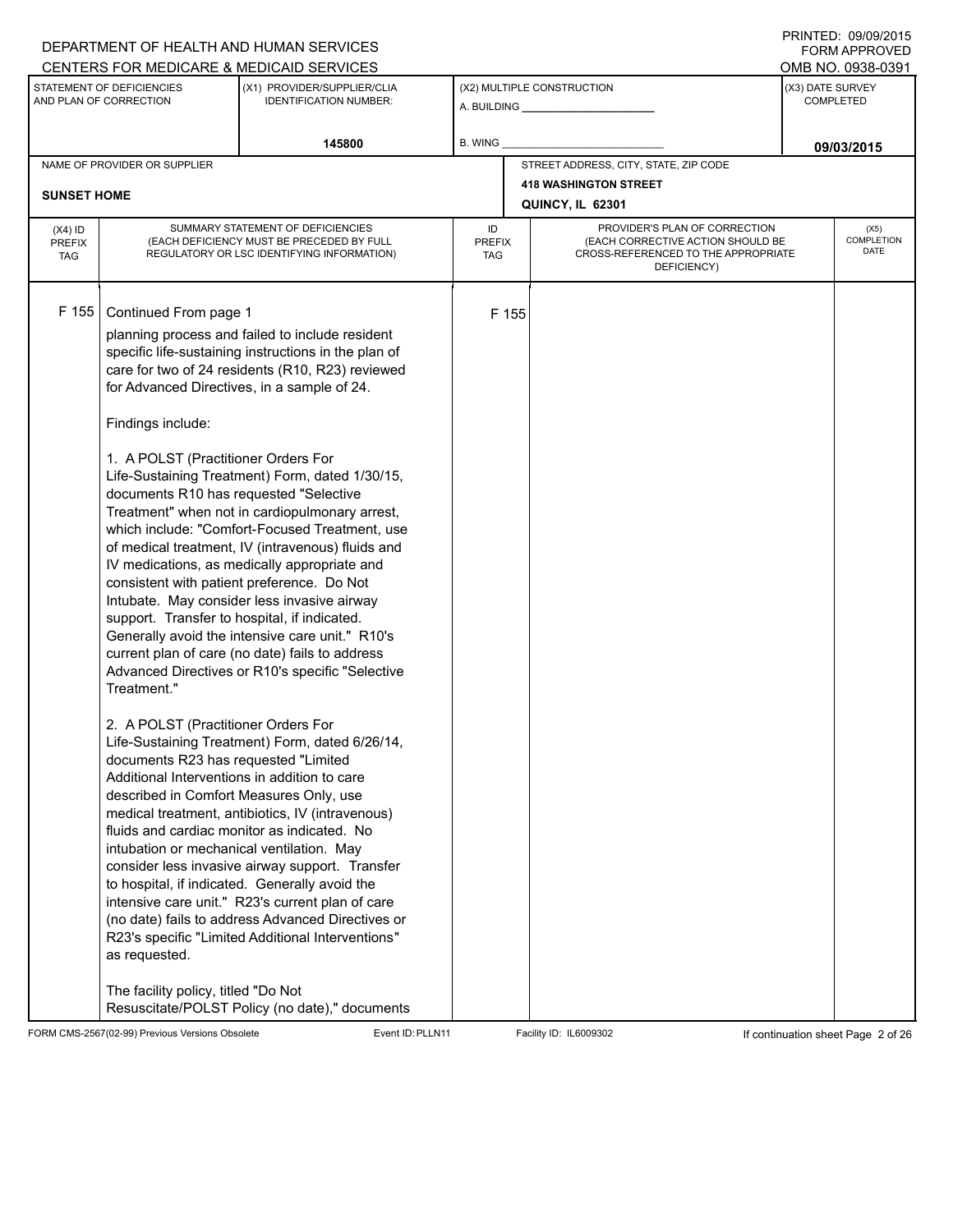|                                                                                                                     |                                                                                                                                                                                                                                                                                                                                                                                                                                          | DEPARTMENT OF HEALTH AND HUMAN SERVICES<br>CENTERS FOR MEDICARE & MEDICAID SERVICES                                                                                                                                                                                                                                                                                                                                                                                                                                                                                                                                                                                                                                                                                              |                            |                                                                                                                          |  | <b>FORM APPROVED</b><br>OMB NO. 0938-0391 |
|---------------------------------------------------------------------------------------------------------------------|------------------------------------------------------------------------------------------------------------------------------------------------------------------------------------------------------------------------------------------------------------------------------------------------------------------------------------------------------------------------------------------------------------------------------------------|----------------------------------------------------------------------------------------------------------------------------------------------------------------------------------------------------------------------------------------------------------------------------------------------------------------------------------------------------------------------------------------------------------------------------------------------------------------------------------------------------------------------------------------------------------------------------------------------------------------------------------------------------------------------------------------------------------------------------------------------------------------------------------|----------------------------|--------------------------------------------------------------------------------------------------------------------------|--|-------------------------------------------|
| STATEMENT OF DEFICIENCIES<br>(X1) PROVIDER/SUPPLIER/CLIA<br>AND PLAN OF CORRECTION<br><b>IDENTIFICATION NUMBER:</b> |                                                                                                                                                                                                                                                                                                                                                                                                                                          |                                                                                                                                                                                                                                                                                                                                                                                                                                                                                                                                                                                                                                                                                                                                                                                  | (X2) MULTIPLE CONSTRUCTION | (X3) DATE SURVEY<br><b>COMPLETED</b>                                                                                     |  |                                           |
|                                                                                                                     |                                                                                                                                                                                                                                                                                                                                                                                                                                          | 145800                                                                                                                                                                                                                                                                                                                                                                                                                                                                                                                                                                                                                                                                                                                                                                           | B. WING                    |                                                                                                                          |  | 09/03/2015                                |
|                                                                                                                     | NAME OF PROVIDER OR SUPPLIER                                                                                                                                                                                                                                                                                                                                                                                                             |                                                                                                                                                                                                                                                                                                                                                                                                                                                                                                                                                                                                                                                                                                                                                                                  |                            | STREET ADDRESS, CITY, STATE, ZIP CODE                                                                                    |  |                                           |
| <b>SUNSET HOME</b>                                                                                                  |                                                                                                                                                                                                                                                                                                                                                                                                                                          |                                                                                                                                                                                                                                                                                                                                                                                                                                                                                                                                                                                                                                                                                                                                                                                  |                            | <b>418 WASHINGTON STREET</b><br>QUINCY, IL 62301                                                                         |  |                                           |
| $(X4)$ ID<br><b>PREFIX</b><br><b>TAG</b>                                                                            |                                                                                                                                                                                                                                                                                                                                                                                                                                          | SUMMARY STATEMENT OF DEFICIENCIES<br>(EACH DEFICIENCY MUST BE PRECEDED BY FULL<br>REGULATORY OR LSC IDENTIFYING INFORMATION)                                                                                                                                                                                                                                                                                                                                                                                                                                                                                                                                                                                                                                                     | ID<br><b>PREFIX</b><br>TAG | PROVIDER'S PLAN OF CORRECTION<br>(EACH CORRECTIVE ACTION SHOULD BE<br>CROSS-REFERENCED TO THE APPROPRIATE<br>DEFICIENCY) |  | (X5)<br><b>COMPLETION</b><br>DATE         |
| F 155<br>F 221<br>$SS = E$                                                                                          | Continued From page 2<br>direction." However, the "Do Not<br>planning process.<br>On 9/2/15 at 11:35 a.m., E5 (Care Plan<br>Coordinator) stated it was not the facility's<br>care planning process.<br>483.13(a) RIGHT TO BE FREE FROM<br>PHYSICAL RESTRAINTS<br>physical restraints imposed for purposes of<br>treat the resident's medical symptoms.<br>by:<br>and failed to assess the continued use of a<br>24.<br>Findings include: | "The Social Service Team will review advanced<br>directives with the resident annually to determine<br>if the resident wishes to make changes in such<br>Resuscitate/POLST Policy" fails to address how<br>each residents' preference on life-sustaining<br>measures will be incorporated into the care<br>practice to include Advanced Directives in the<br>The resident has the right to be free from any<br>discipline or convenience, and not required to<br>This REQUIREMENT is not met as evidenced<br>Based on observation, interview, and record<br>review the facility failed to identify devices, which<br>limit resident movement out of bed, as restraints<br>restraint for five of seven residents (R1, R2, R4,<br>R11, R15) reviewed for restraints in a sample of | F 155<br>F 221             |                                                                                                                          |  |                                           |
|                                                                                                                     | discipline or staff convenience, or for the                                                                                                                                                                                                                                                                                                                                                                                              | Facility Use of Restraints policy dated 2008<br>states, "Restraints shall only be used to treat the<br>resident's medical symptom(s) and never for                                                                                                                                                                                                                                                                                                                                                                                                                                                                                                                                                                                                                               |                            |                                                                                                                          |  |                                           |

FORM CMS-2567(02-99) Previous Versions Obsolete Event ID:PLLN11 Facility ID: IL6009302 If continuation sheet Page 3 of 26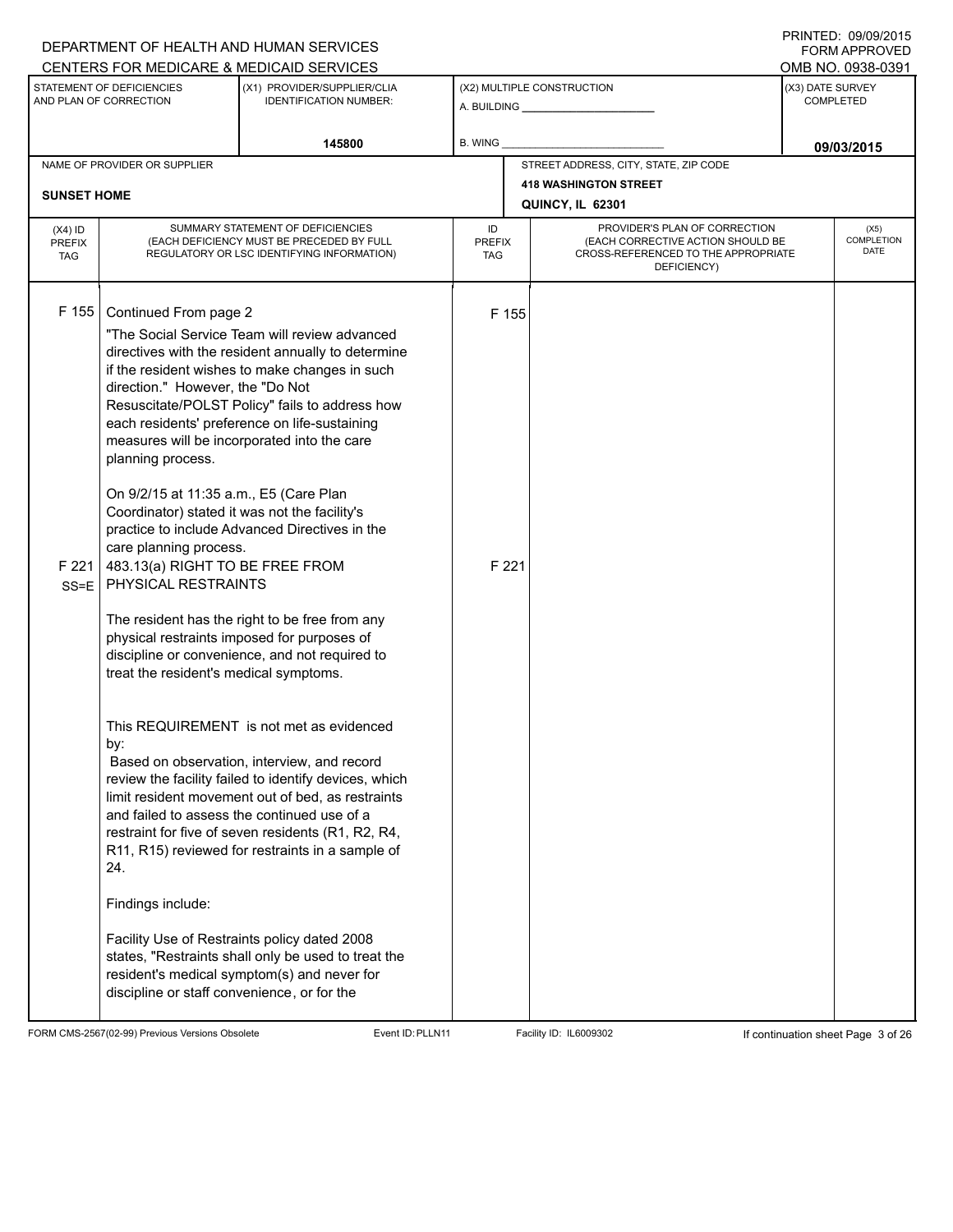## A. BUILDING **\_\_\_\_\_\_\_\_\_\_\_\_\_\_\_\_\_\_\_\_\_\_** (X1) PROVIDER/SUPPLIER/CLIA IDENTIFICATION NUMBER: STATEMENT OF DEFICIENCIES AND PLAN OF CORRECTION (X3) DATE SURVEY COMPLETED FORM APPROVED (X2) MULTIPLE CONSTRUCTION **B. WING** CENTERS FOR MEDICARE & MEDICAID SERVICES **And CENTERS FOR MEDICAL ACCESS** OMB NO. 0938-0391 145800 **B. WING DECISION B. WING** NAME OF PROVIDER OR SUPPLIER STREET ADDRESS, CITY, STATE, ZIP CODE **418 WASHINGTON STREET SUNSET HOME QUINCY, IL 62301** PROVIDER'S PLAN OF CORRECTION (EACH CORRECTIVE ACTION SHOULD BE CROSS-REFERENCED TO THE APPROPRIATE DEFICIENCY) (X5) **COMPLETION** DATE ID PREFIX TAG (X4) ID PREFIX TAG SUMMARY STATEMENT OF DEFICIENCIES (EACH DEFICIENCY MUST BE PRECEDED BY FULL REGULATORY OR LSC IDENTIFYING INFORMATION) F 221 Continued From page 3 F 221 prevention of falls." The policy also states that restraints, "...are defined as any manual method or physical or mechanical device, material or equipment attached or adjacent to the resident's body that the individual cannot remove easily, which restricts freedom of movement or restricts normal access to one's body....there shall be a pre-restraining assessment and review to determine the need for restraints." 1. On 8/31/15 at 12:55p.m. R11 was in a wheelchair with a seat belt around R11's waist which prevented R11 from rising. E10 (Certified Nurse Aide) asked R11 to remove the seat belt. R11 pulled at the seatbelt but was not able to unbuckle it. On 9/01/15 at 9:40a.m. E11 (Registered Nurse) stated R11's seat belt had been used since 8/03/14. E11 stated R11 needed the seat belt to prevent sliding, falls, and for positioning. A physician's order dated 8/03/15 documents, R11's wheelchair seatbelt was ordered on that date. On 9/02/15 at 1:00p.m. E7 (Unit Coordinator) stated R11's medical record did not include any assessment documenting R11's medical symptoms that warranted the implementation and continued use of restraints. 2. On 9/02/15 at 8:55a.m. R15 was laying in bed with a foam pool noodle tucked under the fitted sheet providing a barrier along R15's left side of the bed . R15's right side of the bed was pushed against the wall. R15 denied requesting the use of the pool noodle. R15 denied being able to remove the pool noodle from under the fitted

FORM CMS-2567(02-99) Previous Versions Obsolete Event ID:PLLN11 Facility ID: IL6009302 If continuation sheet Page 4 of 26

DEPARTMENT OF HEALTH AND HUMAN SERVICES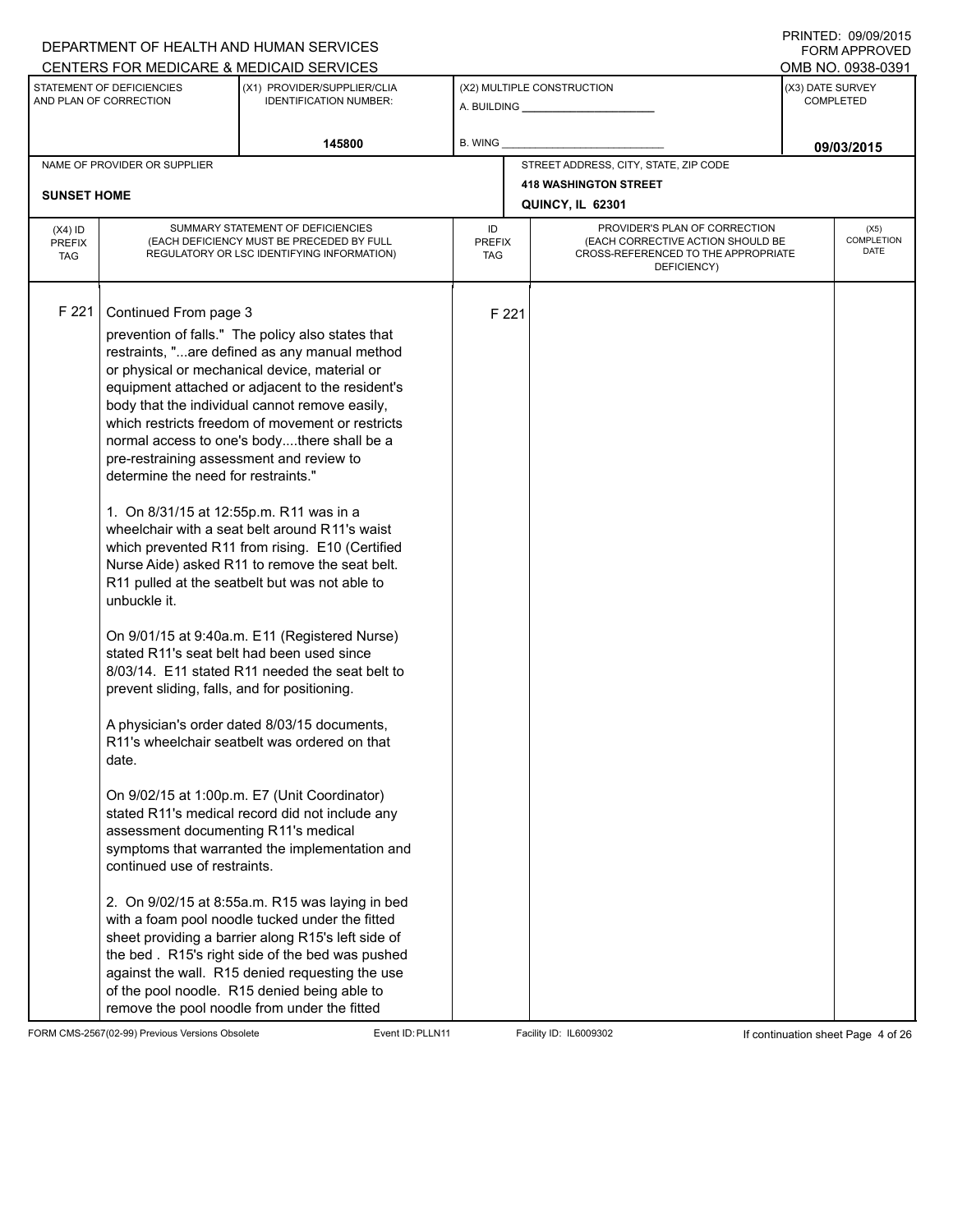## A. BUILDING **\_\_\_\_\_\_\_\_\_\_\_\_\_\_\_\_\_\_\_\_\_\_** (X1) PROVIDER/SUPPLIER/CLIA IDENTIFICATION NUMBER: STATEMENT OF DEFICIENCIES AND PLAN OF CORRECTION (X3) DATE SURVEY COMPLETED FORM APPROVED (X2) MULTIPLE CONSTRUCTION **B. WING** CENTERS FOR MEDICARE & MEDICAID SERVICES **And CENTERS FOR MEDICAL ACCESS** OMB NO. 0938-0391 **145800 09/03/2015** NAME OF PROVIDER OR SUPPLIER STREET ADDRESS, CITY, STATE, ZIP CODE **418 WASHINGTON STREET SUNSET HOME QUINCY, IL 62301** PROVIDER'S PLAN OF CORRECTION (EACH CORRECTIVE ACTION SHOULD BE CROSS-REFERENCED TO THE APPROPRIATE DEFICIENCY) (X5) **COMPLETION** DATE ID PREFIX TAG (X4) ID PREFIX TAG SUMMARY STATEMENT OF DEFICIENCIES (EACH DEFICIENCY MUST BE PRECEDED BY FULL REGULATORY OR LSC IDENTIFYING INFORMATION) F 221 Continued From page 4 F 221 sheet or rise out of the bed stating, "They say it's to keep me from falling out of bed. I can't even sit on the side of the bed On 9/01/15 at 9:10a.m. E11 (Registered Nurse) stated R15 has a noodle restraint because R15 had, "a couple of falls from the bed." On 9/02/15 at 9:00a.m. E7 (Unit Coordinator) stated R15's medical record does not include a consent, a physician's order for the use of the pool noodle, or a medical symptom for the use of the pool noodle under R15's fitted bed sheet. E7 stated, "It's just to define the perimeter of the bed so R15 won't fall out. It's just a nursing measure." 3. R1's Minimum Data Set dated 6-23-15, indicates R1 is cognitively intact. R1's Fall Investigation Tool dated 6-27-15 at 4:00 p.m., documents R1 was transferring from the bed per self, and was found lying on the floor next to the bed. A fall intervention dated 6-27-15 documents to add a scoop mattress (concave mattress/mattress with raised sides) to R1's bed. R1's current Fall Care Plan includes the following fall interventions: Scoop mattress added to bed. Pool noodle on edge of mattress for more definition of sides. R1's Physician Order Sheets and Assessments dated 1-1-15 to to 9-2-15, do not include a physician's order or an assessment for the use of a scoop mattress or a pool noodle as fall interventions. On 8-31-15 at 12:57 p.m., E15 (Certified Nursing Assistant/CNA) and E16 (CNA) transferred R1 from a commode to R1's bed. R1's right side of the bed was pushed against the wall and R1's mattress was concave (raised sides). E16

FORM CMS-2567(02-99) Previous Versions Obsolete Event ID:PLLN11 Facility ID: IL6009302 If continuation sheet Page 5 of 26

DEPARTMENT OF HEALTH AND HUMAN SERVICES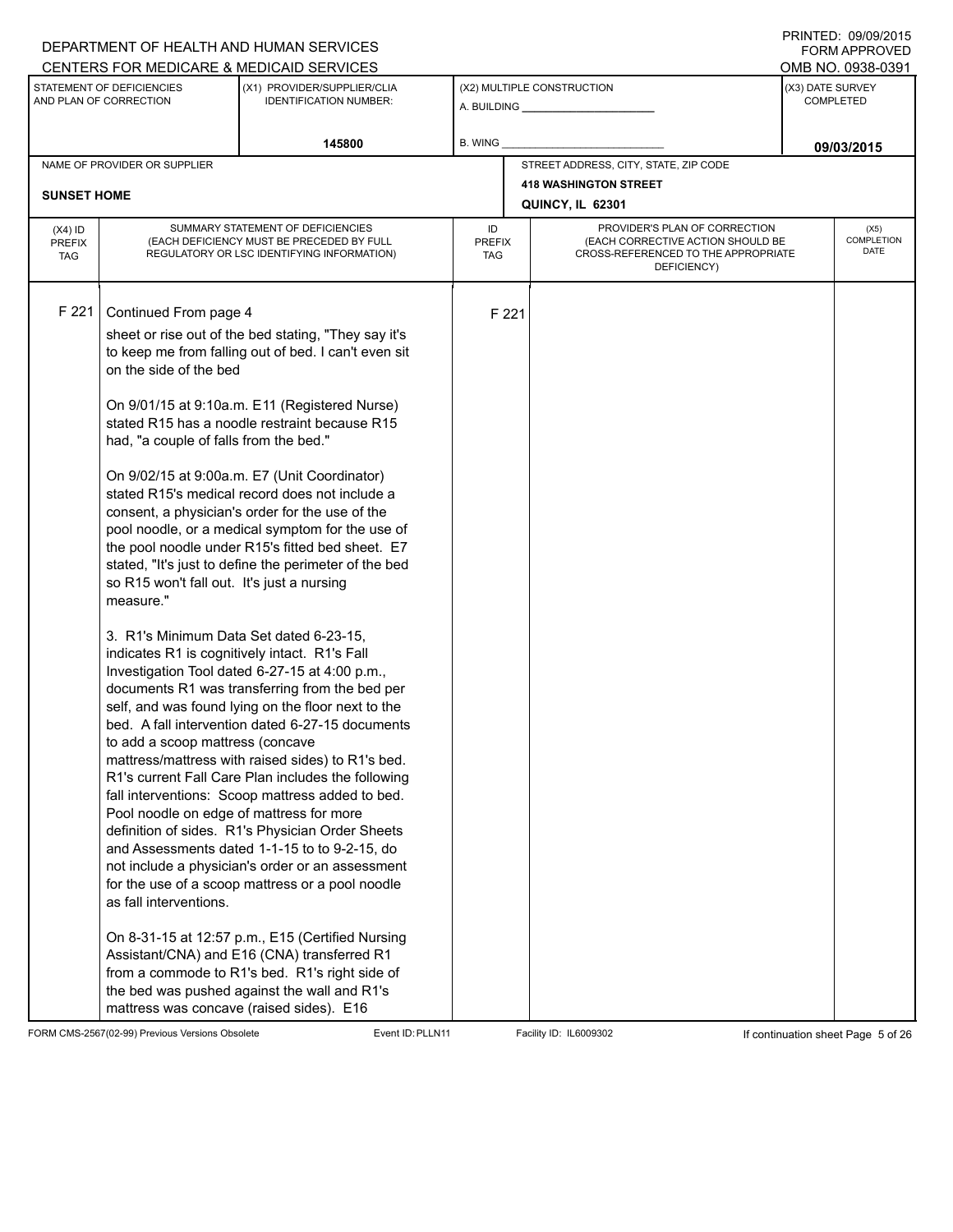# A. BUILDING **\_\_\_\_\_\_\_\_\_\_\_\_\_\_\_\_\_\_\_\_\_\_** (X1) PROVIDER/SUPPLIER/CLIA IDENTIFICATION NUMBER: STATEMENT OF DEFICIENCIES AND PLAN OF CORRECTION (X3) DATE SURVEY COMPLETED FORM APPROVED (X2) MULTIPLE CONSTRUCTION **B. WING** CENTERS FOR MEDICARE & MEDICAID SERVICES **And CENTERS FOR MEDICAL ACCESS** OMB NO. 0938-0391 145800 **B. WING DECISION B. WING** NAME OF PROVIDER OR SUPPLIER STREET ADDRESS, CITY, STATE, ZIP CODE **418 WASHINGTON STREET SUNSET HOME QUINCY, IL 62301** PROVIDER'S PLAN OF CORRECTION (EACH CORRECTIVE ACTION SHOULD BE CROSS-REFERENCED TO THE APPROPRIATE DEFICIENCY) (X5) **COMPLETION** DATE ID PREFIX TAG (X4) ID PREFIX TAG SUMMARY STATEMENT OF DEFICIENCIES (EACH DEFICIENCY MUST BE PRECEDED BY FULL REGULATORY OR LSC IDENTIFYING INFORMATION) F 221 Continued From page 5 F 221 positioned R1 to the left side of the bed. E16 then placed a foam pool noodle to the left side of the bed, under the fitted sheet, providing a barrier to the left side of R1. R1 remained in this same position from 12:57 p.m. to 3:00 p.m. On 8-31-15 at 1:15 p.m., R1 stated, "I cannot get out of bed because of that thing (the foam pool noodle). I cannot get over it. I cannot remove the noodle, either." On 9-2-15 at 2:45 p.m., E2 (Director of Nursing/DON) verified the facility does not have a physician's order or an assessment for the use of a concave mattress or a foam noodle for R1. On 9-2-15 at 3:00 p.m., E17 (CNA) stated, "The pool noodle is used so (R1) does not try to get out of bed. (R1) sometimes attempts to get up. (R1) cannot get up with the pool noodle beside (R1) because the pool noodle is too thick. We (facility) staff put the pool noodle beside (R1) when (R1) is in bed." 4. R2's Minimum Data Set dated 7/23/15 indicates R2 is cognitively impaired. R2's current Fall Care Plan includes the following fall interventions: Scoop mattress (concave mattress/mattress with raised sides) placed on bed due to R2's tendency to get out of bed and attempt to transfer without assist. Foam Noodle applied to bed. R2's current Physician Order Sheet and Assessments do not include a physician's order or assessment for the use of a scoop mattress or a pool noodle as fall interventions.

FORM CMS-2567(02-99) Previous Versions Obsolete Event ID:PLLN11 Facility ID: IL6009302 If continuation sheet Page 6 of 26

DEPARTMENT OF HEALTH AND HUMAN SERVICES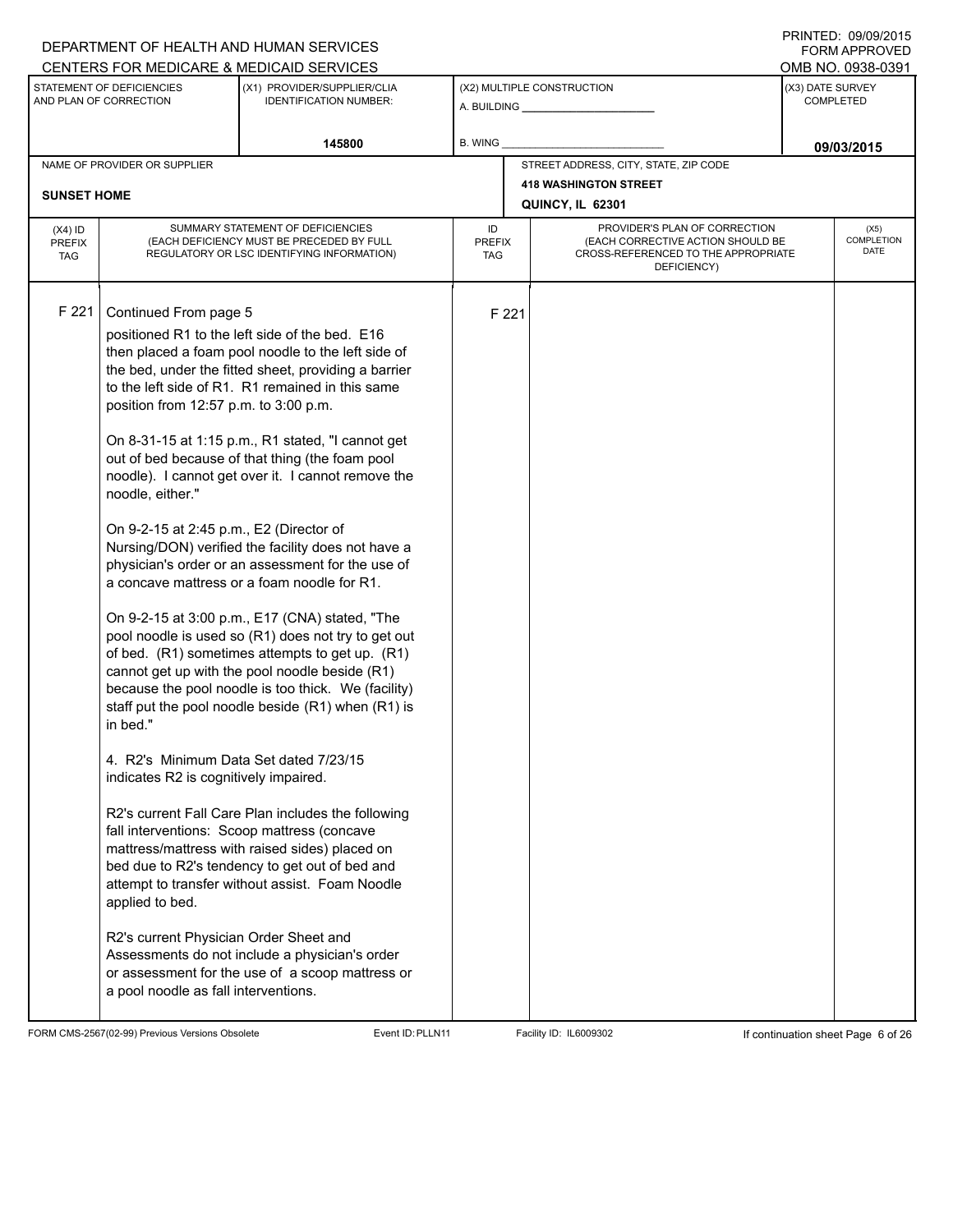# A. BUILDING **\_\_\_\_\_\_\_\_\_\_\_\_\_\_\_\_\_\_\_\_\_\_** (X1) PROVIDER/SUPPLIER/CLIA IDENTIFICATION NUMBER: STATEMENT OF DEFICIENCIES AND PLAN OF CORRECTION (X3) DATE SURVEY COMPLETED FORM APPROVED (X2) MULTIPLE CONSTRUCTION **B. WING** CENTERS FOR MEDICARE & MEDICAID SERVICES **And CENTERS FOR MEDICAL ACCESS** OMB NO. 0938-0391 145800 **B. WING DECISION B. WING** NAME OF PROVIDER OR SUPPLIER STREET ADDRESS, CITY, STATE, ZIP CODE **418 WASHINGTON STREET SUNSET HOME QUINCY, IL 62301** PROVIDER'S PLAN OF CORRECTION (EACH CORRECTIVE ACTION SHOULD BE CROSS-REFERENCED TO THE APPROPRIATE DEFICIENCY) (X5) **COMPLETION** DATE ID PREFIX TAG (X4) ID PREFIX TAG SUMMARY STATEMENT OF DEFICIENCIES (EACH DEFICIENCY MUST BE PRECEDED BY FULL REGULATORY OR LSC IDENTIFYING INFORMATION) F 221 Continued From page 6 F 221 On 9/2/15 at 2:50 PM, E19, CNA (Certified Nursing Assistant) stated R2 was a fall risk and the scoop mattress and pool noodle were used to prevent R2 from getting up and falling. E19 stated R2 was not able to remove either device from R2's bed. On 9/2/15 at 2:53 PM, E20, CNA stated the scoop mattress and pool noodle are used because (R2) tries to get out of bed and the pool noodle is to keep (R4) from getting out of bed. On 9/2/15 at 3:00 PM, E18, Unit Coordinator, confirmed (R2) uses a scoop mattress and a pool noodle. E18 stated the scoop mattress and pool noodle were used to help (R2) define the edge of the bed. E18 stated there was no physician's order or assessment for the use of a scoop mattress or pool noodle being used for (R2). 5. R4's Minimum Data Set dated 7/23/15 indicates R4 is severely cognitively impaired. R4's current Fall Care Plan includes the following interventions: Scoop mattress (concave mattress/mattress with raised sides) on bed and noodle. R4's current Physician Order Sheet and assessments do not include a physician's order or assessment for the use of a scoop mattress or a pool noodle as fall interventions. On 9/2/15 at 2:50 PM, E19, CNA, stated (R4) was not able to removed either device (pool noodle or concave mattress). On 9/2/15 at 2:53 PM, E20, CNA, stated (R4) uses a scoop mattress and pool noodle and the

FORM CMS-2567(02-99) Previous Versions Obsolete Event ID:PLLN11 Facility ID: IL6009302 If continuation sheet Page 7 of 26

DEPARTMENT OF HEALTH AND HUMAN SERVICES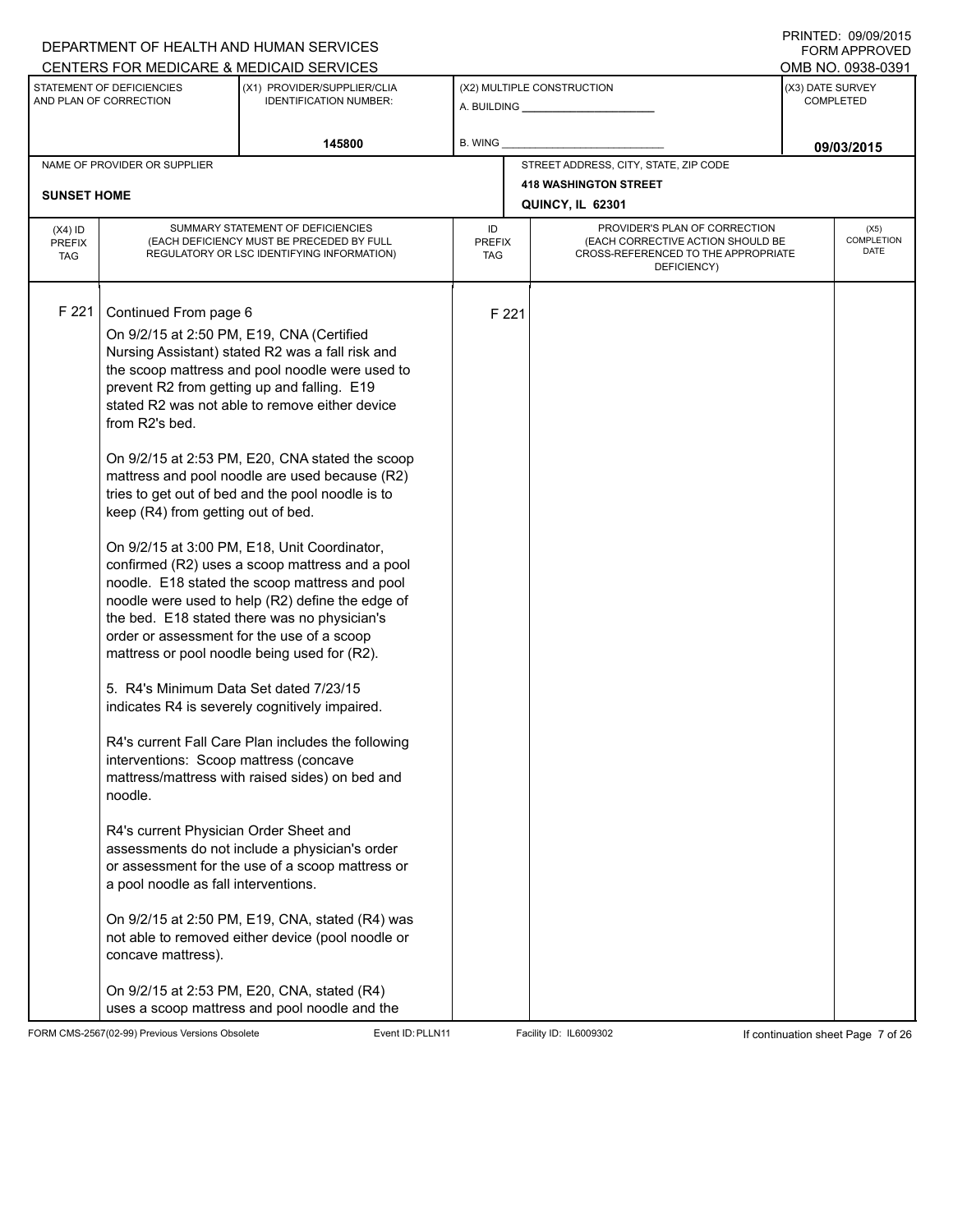## A. BUILDING **\_\_\_\_\_\_\_\_\_\_\_\_\_\_\_\_\_\_\_\_\_\_** (X1) PROVIDER/SUPPLIER/CLIA IDENTIFICATION NUMBER: STATEMENT OF DEFICIENCIES AND PLAN OF CORRECTION (X3) DATE SURVEY COMPLETED FORM APPROVED (X2) MULTIPLE CONSTRUCTION **B. WING** CENTERS FOR MEDICARE & MEDICAID SERVICES **And CENTERS FOR MEDICAL ACCESS** OMB NO. 0938-0391 145800 **B. WING DECISION B. WING** NAME OF PROVIDER OR SUPPLIER STREET ADDRESS, CITY, STATE, ZIP CODE **418 WASHINGTON STREET SUNSET HOME QUINCY, IL 62301** PROVIDER'S PLAN OF CORRECTION (EACH CORRECTIVE ACTION SHOULD BE CROSS-REFERENCED TO THE APPROPRIATE DEFICIENCY) (X5) **COMPLETION** DATE ID PREFIX TAG (X4) ID PREFIX TAG SUMMARY STATEMENT OF DEFICIENCIES (EACH DEFICIENCY MUST BE PRECEDED BY FULL REGULATORY OR LSC IDENTIFYING INFORMATION) F 221 Continued From page 7 F 221 pool noodle is used to keep (R4) from getting out of bed. On 9/2/15 at 3:00 PM, E18, Unit Coordinator, stated (R4) has a history of getting out of and rolling out of bed. E18 stated the scoop mattress and noodle help (R4) define the edge of the bed. E18 states there was no physician's order or assessment for the use of the scoop mattress or pool noodle being used for(R4). F 278 SS=D 483.20(g) - (j) ASSESSMENT ACCURACY/COORDINATION/CERTIFIED The assessment must accurately reflect the resident's status. A registered nurse must conduct or coordinate each assessment with the appropriate participation of health professionals. A registered nurse must sign and certify that the assessment is completed. Each individual who completes a portion of the assessment must sign and certify the accuracy of that portion of the assessment. Under Medicare and Medicaid, an individual who willfully and knowingly certifies a material and false statement in a resident assessment is subject to a civil money penalty of not more than \$1,000 for each assessment; or an individual who willfully and knowingly causes another individual to certify a material and false statement in a resident assessment is subject to a civil money penalty of not more than \$5,000 for each assessment. F 278

FORM CMS-2567(02-99) Previous Versions Obsolete Event ID:PLLN11 Facility ID: IL6009302 If continuation sheet Page 8 of 26

DEPARTMENT OF HEALTH AND HUMAN SERVICES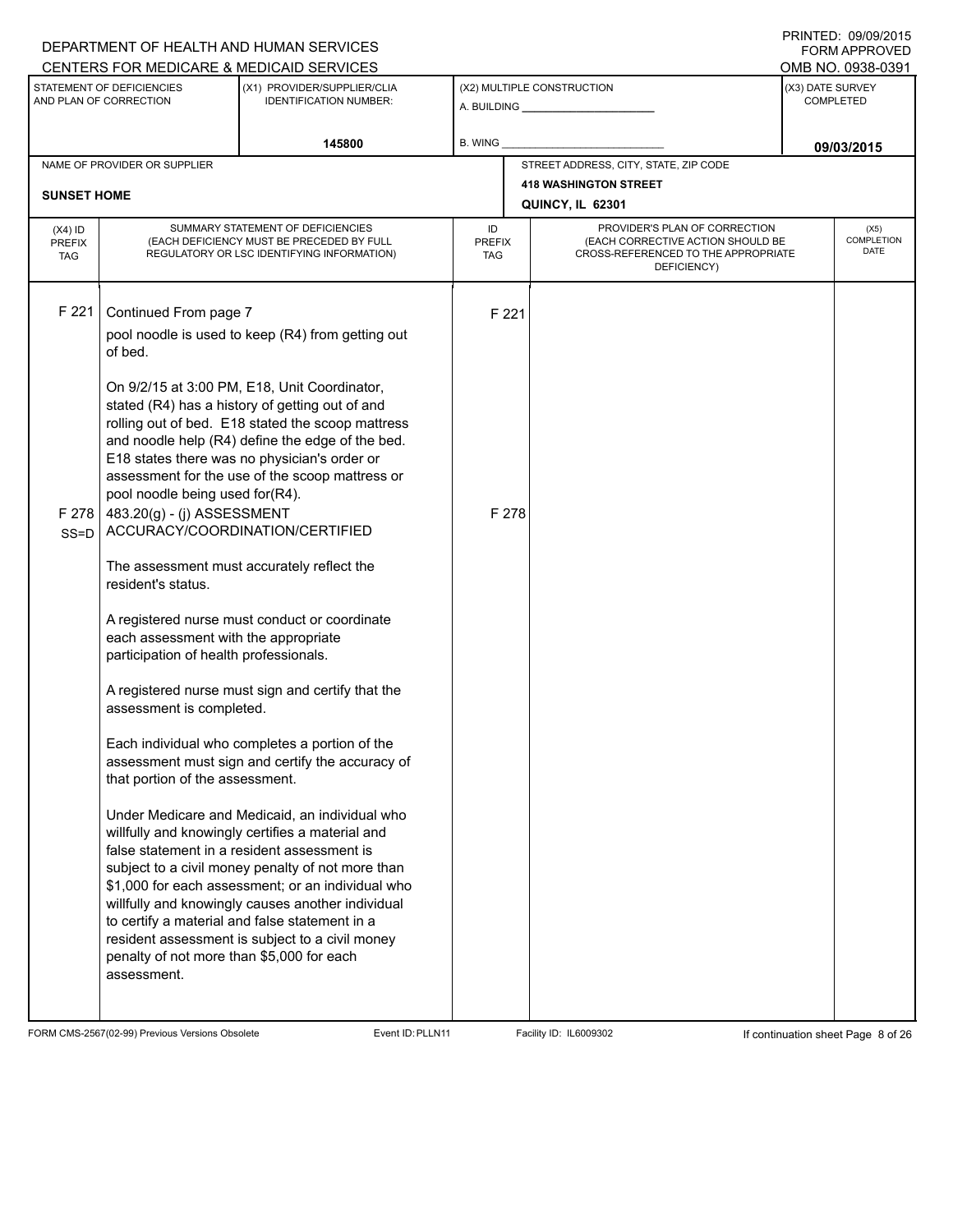## A. BUILDING **\_\_\_\_\_\_\_\_\_\_\_\_\_\_\_\_\_\_\_\_\_\_** (X1) PROVIDER/SUPPLIER/CLIA IDENTIFICATION NUMBER: STATEMENT OF DEFICIENCIES AND PLAN OF CORRECTION (X3) DATE SURVEY COMPLETED FORM APPROVED (X2) MULTIPLE CONSTRUCTION **B. WING** CENTERS FOR MEDICARE & MEDICAID SERVICES **And CENTERS FOR MEDICAL ACCESS** OMB NO. 0938-0391 **145800 09/03/2015** NAME OF PROVIDER OR SUPPLIER STREET ADDRESS, CITY, STATE, ZIP CODE **418 WASHINGTON STREET SUNSET HOME QUINCY, IL 62301** PROVIDER'S PLAN OF CORRECTION (EACH CORRECTIVE ACTION SHOULD BE CROSS-REFERENCED TO THE APPROPRIATE DEFICIENCY) (X5) **COMPLETION** DATE ID PREFIX TAG (X4) ID PREFIX TAG SUMMARY STATEMENT OF DEFICIENCIES (EACH DEFICIENCY MUST BE PRECEDED BY FULL REGULATORY OR LSC IDENTIFYING INFORMATION) F 278 Continued From page 8 F 278 Clinical disagreement does not constitute a material and false statement. This REQUIREMENT is not met as evidenced by: Based on interview and record review the facility failed to accurately assess one of 24 residents (R10) reviewed for minimum data set assessments in a sample of 24. Findings include: R10's Minimum Data Set assessment (MDS) dated 4/23/15, section M0300, documents R10 has a stage four pressure ulcer which was present at the time of admission/entry or reentry. R10's MDS dated 7/23/15 section M0300 documents R10 has a stage three pressure ulcer and a stage four pressure ulcer which were present upon admission/entry or reentry. On 9/02/15 at 10:45a.m. E7 (Unit Coordinator) stated E7 documented section M for pressure ulcers on R10's Minimum Data Set assessments. E7 stated R10's pressure ulcers were acquired at the facility. E7 stated R10's pressure ulcers did not worsen or improve during hospital visits. E7 stated R10's MDS dated 4/23/15 and 7/23/15 section M0300 were not accurate and should have been documented to reflect R10's pressure ulcers were not present on admission/entry or reentry. F 280 SS=D 483.20(d)(3), 483.10(k)(2) RIGHT TO PARTICIPATE PLANNING CARE-REVISE CP The resident has the right, unless adjudged incompetent or otherwise found to be F 280

FORM CMS-2567(02-99) Previous Versions Obsolete Event ID:PLLN11 Facility ID: IL6009302 If continuation sheet Page 9 of 26

DEPARTMENT OF HEALTH AND HUMAN SERVICES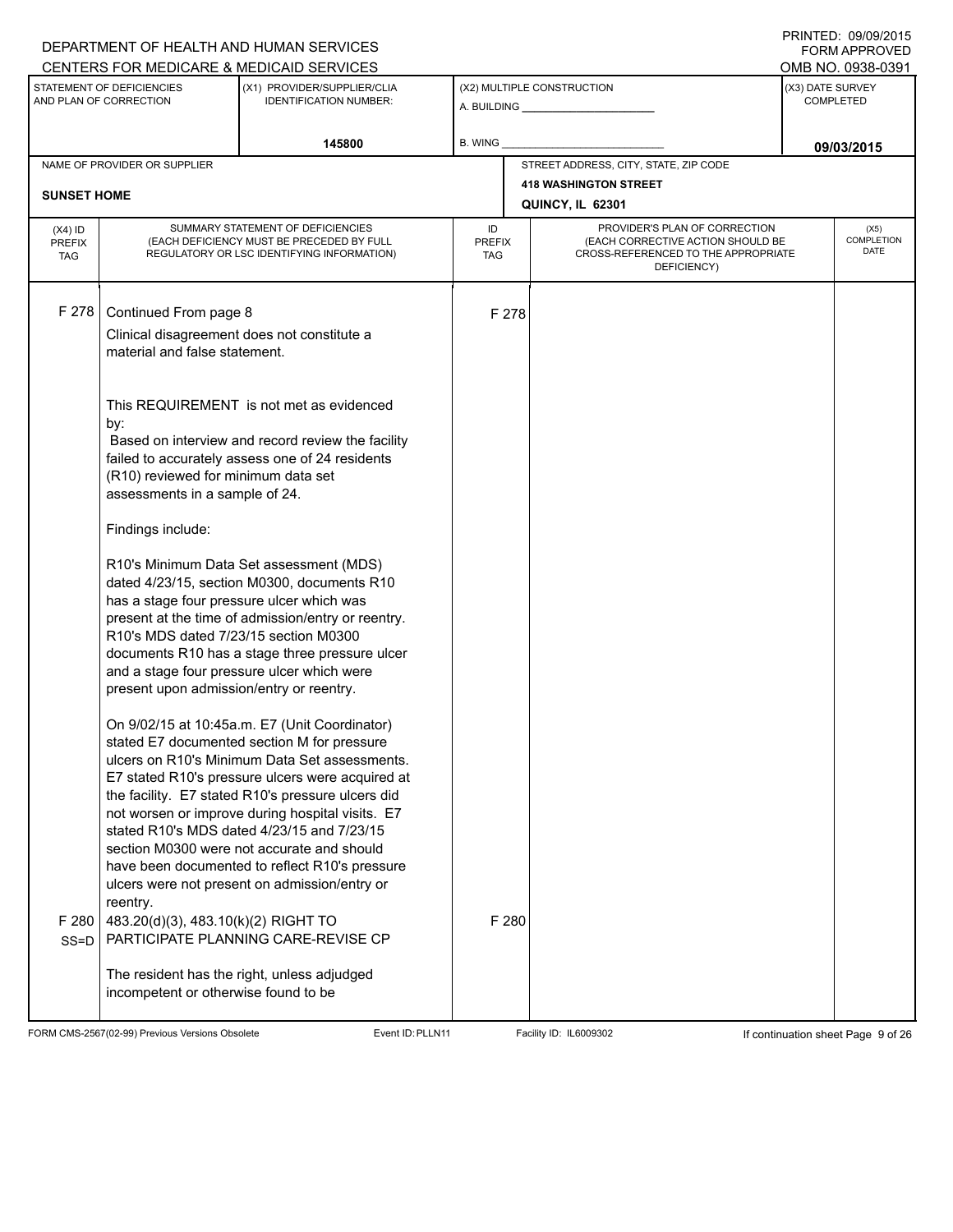# A. BUILDING **\_\_\_\_\_\_\_\_\_\_\_\_\_\_\_\_\_\_\_\_\_\_** (X1) PROVIDER/SUPPLIER/CLIA IDENTIFICATION NUMBER: STATEMENT OF DEFICIENCIES AND PLAN OF CORRECTION (X3) DATE SURVEY COMPLETED FORM APPROVED (X2) MULTIPLE CONSTRUCTION **B. WING** CENTERS FOR MEDICARE & MEDICAID SERVICES **And CENTERS FOR MEDICAL ACCESS** OMB NO. 0938-0391 145800 **B. WING DECISION B. WING** NAME OF PROVIDER OR SUPPLIER STREET ADDRESS, CITY, STATE, ZIP CODE **418 WASHINGTON STREET SUNSET HOME QUINCY, IL 62301** PROVIDER'S PLAN OF CORRECTION (EACH CORRECTIVE ACTION SHOULD BE CROSS-REFERENCED TO THE APPROPRIATE DEFICIENCY) (X5) **COMPLETION** DATE ID PREFIX TAG (X4) ID PREFIX TAG SUMMARY STATEMENT OF DEFICIENCIES (EACH DEFICIENCY MUST BE PRECEDED BY FULL REGULATORY OR LSC IDENTIFYING INFORMATION) F 280 Continued From page 9 F 280 incapacitated under the laws of the State, to participate in planning care and treatment or changes in care and treatment. A comprehensive care plan must be developed within 7 days after the completion of the comprehensive assessment; prepared by an interdisciplinary team, that includes the attending physician, a registered nurse with responsibility for the resident, and other appropriate staff in disciplines as determined by the resident's needs, and, to the extent practicable, the participation of the resident, the resident's family or the resident's legal representative; and periodically reviewed and revised by a team of qualified persons after each assessment. This REQUIREMENT is not met as evidenced by: Based on observation, interview, and record review the facility failed to revise or update a care plan to reflect the use of a fall prevention measure for one of 24 residents (R15) reviewed for care plans in a sample of 24. Findings include: On 9/02/15 at 8:55a.m. R15 was laying in bed with a foam pool noodle tucked under the fitted sheet providing a barrier along R15's left side of the bed . R15's right side of the bed was pushed against the wall. R15 denied requesting the use of the pool noodle, and R15 denied being able to remove the pool noodle from under the fitted sheet. R15 denied being able to rise out of the bed stating, "They say it's to keep me from falling

FORM CMS-2567(02-99) Previous Versions Obsolete Event ID:PLLN11 Facility ID: IL6009302 If continuation sheet Page 10 of 26

DEPARTMENT OF HEALTH AND HUMAN SERVICES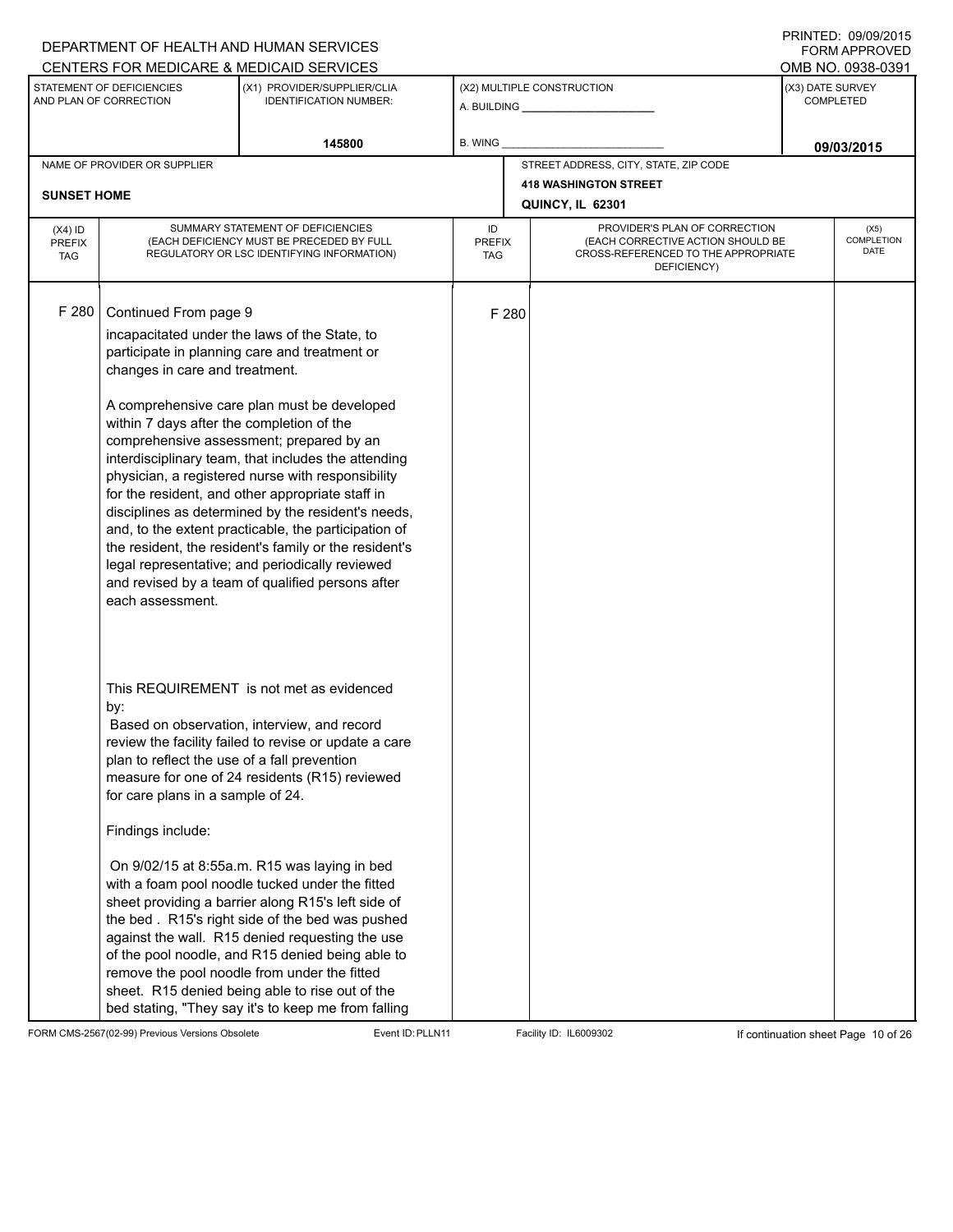|                                                                                                      |                                                                                                                                                                                                                                                                                                                                              | DEPARTMENT OF HEALTH AND HUMAN SERVICES                                                                                                                                                                                                                                                                                                                                                                                                                                                                                                                                |                            |                                                                                                                          |                                       | <b>FORM APPROVED</b>              |
|------------------------------------------------------------------------------------------------------|----------------------------------------------------------------------------------------------------------------------------------------------------------------------------------------------------------------------------------------------------------------------------------------------------------------------------------------------|------------------------------------------------------------------------------------------------------------------------------------------------------------------------------------------------------------------------------------------------------------------------------------------------------------------------------------------------------------------------------------------------------------------------------------------------------------------------------------------------------------------------------------------------------------------------|----------------------------|--------------------------------------------------------------------------------------------------------------------------|---------------------------------------|-----------------------------------|
| CENTERS FOR MEDICARE & MEDICAID SERVICES<br>STATEMENT OF DEFICIENCIES<br>(X1) PROVIDER/SUPPLIER/CLIA |                                                                                                                                                                                                                                                                                                                                              |                                                                                                                                                                                                                                                                                                                                                                                                                                                                                                                                                                        |                            | (X2) MULTIPLE CONSTRUCTION                                                                                               | OMB NO. 0938-0391<br>(X3) DATE SURVEY |                                   |
| AND PLAN OF CORRECTION<br><b>IDENTIFICATION NUMBER:</b>                                              |                                                                                                                                                                                                                                                                                                                                              |                                                                                                                                                                                                                                                                                                                                                                                                                                                                                                                                                                        |                            | <b>COMPLETED</b>                                                                                                         |                                       |                                   |
|                                                                                                      |                                                                                                                                                                                                                                                                                                                                              | 145800                                                                                                                                                                                                                                                                                                                                                                                                                                                                                                                                                                 | B. WING                    |                                                                                                                          | 09/03/2015                            |                                   |
|                                                                                                      | NAME OF PROVIDER OR SUPPLIER                                                                                                                                                                                                                                                                                                                 |                                                                                                                                                                                                                                                                                                                                                                                                                                                                                                                                                                        |                            | STREET ADDRESS, CITY, STATE, ZIP CODE                                                                                    |                                       |                                   |
| <b>SUNSET HOME</b>                                                                                   |                                                                                                                                                                                                                                                                                                                                              |                                                                                                                                                                                                                                                                                                                                                                                                                                                                                                                                                                        |                            | <b>418 WASHINGTON STREET</b>                                                                                             |                                       |                                   |
|                                                                                                      |                                                                                                                                                                                                                                                                                                                                              |                                                                                                                                                                                                                                                                                                                                                                                                                                                                                                                                                                        |                            | QUINCY, IL 62301                                                                                                         |                                       |                                   |
| $(X4)$ ID<br><b>PREFIX</b><br><b>TAG</b>                                                             |                                                                                                                                                                                                                                                                                                                                              | SUMMARY STATEMENT OF DEFICIENCIES<br>(EACH DEFICIENCY MUST BE PRECEDED BY FULL<br>REGULATORY OR LSC IDENTIFYING INFORMATION)                                                                                                                                                                                                                                                                                                                                                                                                                                           | ID<br><b>PREFIX</b><br>TAG | PROVIDER'S PLAN OF CORRECTION<br>(EACH CORRECTIVE ACTION SHOULD BE<br>CROSS-REFERENCED TO THE APPROPRIATE<br>DEFICIENCY) |                                       | (X5)<br><b>COMPLETION</b><br>DATE |
| F 280<br>F 282<br>$SS = D$                                                                           | Continued From page 10<br>bed."<br>R15's current electronic care plan does not<br>as a restraint.<br>as a restraint.<br>483.20(k)(3)(ii) SERVICES BY QUALIFIED<br>PERSONS/PER CARE PLAN<br>must be provided by qualified persons in<br>care.<br>by:<br>Based on observation, record review and<br>adequate fluid intake to ensure sufficient | out of bed I can't even sit on the side of the<br>include using a foam pool noodle under R15's<br>fitted bed sheet as a fall prevention measure or<br>On 9/02/15 at 9:25a.m. E7 (Unit Coordinator)<br>verified R15's care plan does not include the<br>intervention of a foam pool noodle under R15's<br>fitted bed sheet as a fall prevention measure or<br>The services provided or arranged by the facility<br>accordance with each resident's written plan of<br>This REQUIREMENT is not met as evidenced<br>interview, the facility failed to monitor and provide | F 280<br>F 282             |                                                                                                                          |                                       |                                   |
|                                                                                                      | for physicians orders in the sample of 24.                                                                                                                                                                                                                                                                                                   | hydration for one of ten residents (R2) reviewed                                                                                                                                                                                                                                                                                                                                                                                                                                                                                                                       |                            |                                                                                                                          |                                       |                                   |
|                                                                                                      | Findings include:                                                                                                                                                                                                                                                                                                                            |                                                                                                                                                                                                                                                                                                                                                                                                                                                                                                                                                                        |                            |                                                                                                                          |                                       |                                   |
|                                                                                                      | fluids and electrolyte balance."                                                                                                                                                                                                                                                                                                             | The facility's undated "Intake and Output" policy<br>documents, "The measurement and recording of<br>all fluid intake and output during a 24 hour period<br>which provides important date about the client's                                                                                                                                                                                                                                                                                                                                                           |                            |                                                                                                                          |                                       |                                   |

FORM CMS-2567(02-99) Previous Versions Obsolete Event ID:PLLN11 Facility ID: IL6009302 If continuation sheet Page 11 of 26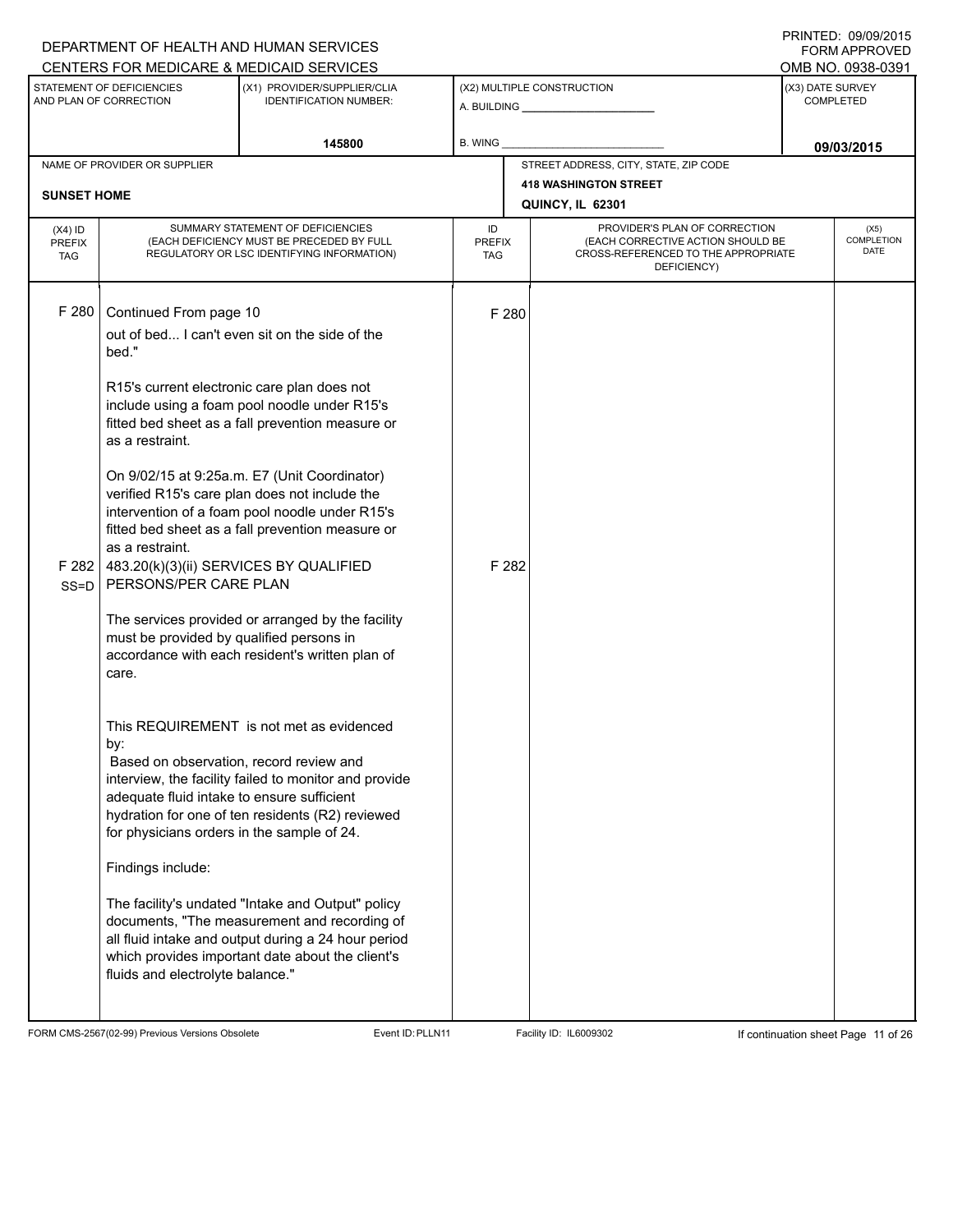#### A. BUILDING **\_\_\_\_\_\_\_\_\_\_\_\_\_\_\_\_\_\_\_\_\_\_** (X1) PROVIDER/SUPPLIER/CLIA IDENTIFICATION NUMBER: STATEMENT OF DEFICIENCIES AND PLAN OF CORRECTION (X3) DATE SURVEY COMPLETED FORM APPROVED (X2) MULTIPLE CONSTRUCTION **B. WING** CENTERS FOR MEDICARE & MEDICAID SERVICES **And CENTERS FOR MEDICAL ACCESS** OMB NO. 0938-0391 145800 **B. WING DECISION B. WING** NAME OF PROVIDER OR SUPPLIER STREET ADDRESS, CITY, STATE, ZIP CODE **418 WASHINGTON STREET SUNSET HOME QUINCY, IL 62301** PROVIDER'S PLAN OF CORRECTION (EACH CORRECTIVE ACTION SHOULD BE CROSS-REFERENCED TO THE APPROPRIATE DEFICIENCY) (X5) **COMPLETION** DATE ID PREFIX TAG (X4) ID PREFIX TAG SUMMARY STATEMENT OF DEFICIENCIES (EACH DEFICIENCY MUST BE PRECEDED BY FULL REGULATORY OR LSC IDENTIFYING INFORMATION) F 282 Continued From page 11 F 282 R2's computer generated list of diagnosis dated 9/1/15 documents R2's diagnoses include Dementia with behavioral disturbances, Chronic Kidney Disease, and History of Urinary Tract Infections. R2's current Physician Order Summary documents an order, dated 9/15/14, for R2 to receive 2000 ml (milliliters) liquids daily. In addition, the order summary documents an order, dated 7/21/15 for R2 to have "increased oral liquids." On 8/31/15 at 11:46, R2 was in the dining room , seated at a table. A full glass of water and a full glass of apple juice were on the table in front of R2. On 8/31/15 at 12:15 PM, R2 remained in the dining room, seated at the table with the full glass of water and and a full glass of apple juice on the table, without any encouragement from the facility staff to ensure R2 drank fluids. R2 was then taken to a recliner in the facility living area, without drinking any of the fluids. E2, Unit Coordinator stated on 9/2/15 at 10:10 AM, R2 did have an order for 2000 ml of fluids a day. E2 stated no intake tracking was being documented by staff. E2 confirmed intake monitoring should have been implemented when the order for 2000 ml of fluids a day was received. F 314 SS=D 483.25(c) TREATMENT/SVCS TO PREVENT/HEAL PRESSURE SORES Based on the comprehensive assessment of a resident, the facility must ensure that a resident who enters the facility without pressure sores does not develop pressure sores unless the F 314

FORM CMS-2567(02-99) Previous Versions Obsolete Event ID:PLLN11 Facility ID: IL6009302 If continuation sheet Page 12 of 26

DEPARTMENT OF HEALTH AND HUMAN SERVICES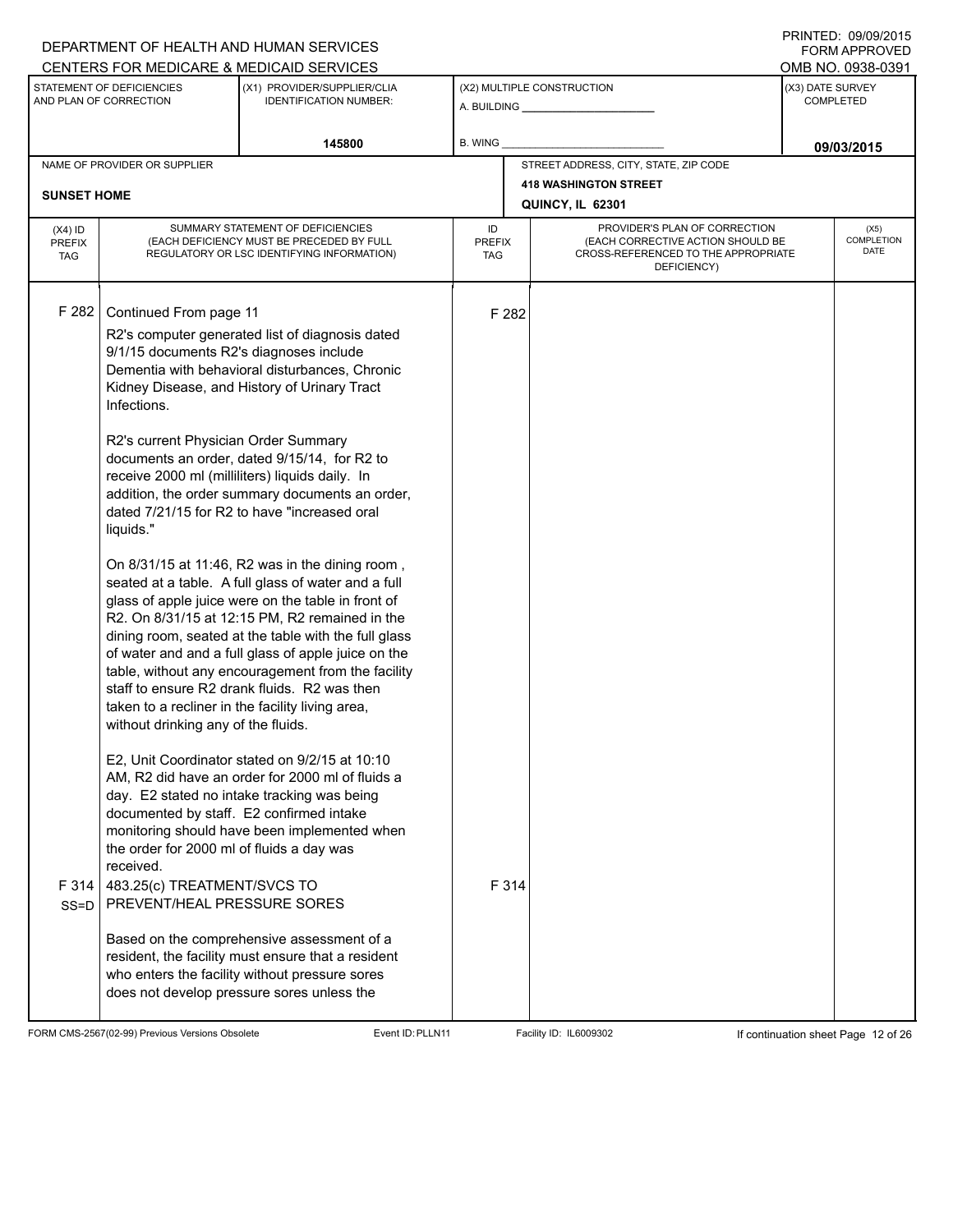|                                                         |                                                                                                                                                                                                                                                                     | DEPARTMENT OF HEALTH AND HUMAN SERVICES<br>CENTERS FOR MEDICARE & MEDICAID SERVICES                                                                                                                                                                                                                                                                                                                                                                                                                                                                                                                                                                                                                                                                                                                                                                                                                                                                                                                                                                                                                                                                                                                                                                                                             |                                   |                                                                                                                          |  | <b>FORM APPROVED</b><br>OMB NO. 0938-0391 |
|---------------------------------------------------------|---------------------------------------------------------------------------------------------------------------------------------------------------------------------------------------------------------------------------------------------------------------------|-------------------------------------------------------------------------------------------------------------------------------------------------------------------------------------------------------------------------------------------------------------------------------------------------------------------------------------------------------------------------------------------------------------------------------------------------------------------------------------------------------------------------------------------------------------------------------------------------------------------------------------------------------------------------------------------------------------------------------------------------------------------------------------------------------------------------------------------------------------------------------------------------------------------------------------------------------------------------------------------------------------------------------------------------------------------------------------------------------------------------------------------------------------------------------------------------------------------------------------------------------------------------------------------------|-----------------------------------|--------------------------------------------------------------------------------------------------------------------------|--|-------------------------------------------|
|                                                         | STATEMENT OF DEFICIENCIES                                                                                                                                                                                                                                           | (X1) PROVIDER/SUPPLIER/CLIA                                                                                                                                                                                                                                                                                                                                                                                                                                                                                                                                                                                                                                                                                                                                                                                                                                                                                                                                                                                                                                                                                                                                                                                                                                                                     |                                   | (X2) MULTIPLE CONSTRUCTION                                                                                               |  | (X3) DATE SURVEY                          |
| AND PLAN OF CORRECTION<br><b>IDENTIFICATION NUMBER:</b> |                                                                                                                                                                                                                                                                     |                                                                                                                                                                                                                                                                                                                                                                                                                                                                                                                                                                                                                                                                                                                                                                                                                                                                                                                                                                                                                                                                                                                                                                                                                                                                                                 |                                   | <b>COMPLETED</b>                                                                                                         |  |                                           |
|                                                         |                                                                                                                                                                                                                                                                     | 145800                                                                                                                                                                                                                                                                                                                                                                                                                                                                                                                                                                                                                                                                                                                                                                                                                                                                                                                                                                                                                                                                                                                                                                                                                                                                                          | <b>B. WING</b>                    |                                                                                                                          |  | 09/03/2015                                |
|                                                         | NAME OF PROVIDER OR SUPPLIER                                                                                                                                                                                                                                        |                                                                                                                                                                                                                                                                                                                                                                                                                                                                                                                                                                                                                                                                                                                                                                                                                                                                                                                                                                                                                                                                                                                                                                                                                                                                                                 |                                   | STREET ADDRESS, CITY, STATE, ZIP CODE                                                                                    |  |                                           |
| <b>SUNSET HOME</b>                                      |                                                                                                                                                                                                                                                                     |                                                                                                                                                                                                                                                                                                                                                                                                                                                                                                                                                                                                                                                                                                                                                                                                                                                                                                                                                                                                                                                                                                                                                                                                                                                                                                 |                                   | <b>418 WASHINGTON STREET</b>                                                                                             |  |                                           |
|                                                         |                                                                                                                                                                                                                                                                     |                                                                                                                                                                                                                                                                                                                                                                                                                                                                                                                                                                                                                                                                                                                                                                                                                                                                                                                                                                                                                                                                                                                                                                                                                                                                                                 |                                   | QUINCY, IL 62301                                                                                                         |  |                                           |
| $(X4)$ ID<br><b>PREFIX</b><br><b>TAG</b>                |                                                                                                                                                                                                                                                                     | SUMMARY STATEMENT OF DEFICIENCIES<br>(EACH DEFICIENCY MUST BE PRECEDED BY FULL<br>REGULATORY OR LSC IDENTIFYING INFORMATION)                                                                                                                                                                                                                                                                                                                                                                                                                                                                                                                                                                                                                                                                                                                                                                                                                                                                                                                                                                                                                                                                                                                                                                    | ID<br><b>PREFIX</b><br><b>TAG</b> | PROVIDER'S PLAN OF CORRECTION<br>(EACH CORRECTIVE ACTION SHOULD BE<br>CROSS-REFERENCED TO THE APPROPRIATE<br>DEFICIENCY) |  | (X5)<br>COMPLETION<br><b>DATE</b>         |
| F 314                                                   | Continued From page 12<br>prevent new sores from developing.<br>by:<br>prevention interventions, for two of three<br>ulcers, in a sample 24.<br>Findings include:<br>breakdown/abnormal skin appearance ,i.e.<br>development are repositioned to minimize<br>skin." | individual's clinical condition demonstrates that<br>they were unavoidable; and a resident having<br>pressure sores receives necessary treatment and<br>services to promote healing, prevent infection and<br>This REQUIREMENT is not met as evidenced<br>Based on observation, interview, and record<br>review the facility failed to develop pressure ulcer<br>residents (R1 and R10) reviewed for pressure<br>ulcers, in a sample of 24, and failed to follow the<br>facility policy on wound management to prevent<br>cross contamination during wound care, for one<br>of three residents (R10) reviewed for pressure<br>Facility Pressure Ulcer Prevention and Managing<br>Skin Integrity policy (undated) documents, "The<br>care and intervention for any identified skin<br>breakdown or wound will be aimed at Prevention<br>of any further advancement of the wound, or<br>additional skin breakdownThe presence of skin<br>abrasion, blister, bruising due to pressure will be<br>documented on an incident form." The policy<br>also states, "Patients at risk of pressure ulcer<br>pressure friction and shearing Evidence to<br>support this action should be in the form of<br>accurate documentation with explicit information<br>regarding: Positiontime and datecondition of | F 314                             |                                                                                                                          |  |                                           |
|                                                         |                                                                                                                                                                                                                                                                     | Facility Wound Care policy (undated) documents                                                                                                                                                                                                                                                                                                                                                                                                                                                                                                                                                                                                                                                                                                                                                                                                                                                                                                                                                                                                                                                                                                                                                                                                                                                  |                                   |                                                                                                                          |  |                                           |

FORM CMS-2567(02-99) Previous Versions Obsolete Event ID:PLLN11 Facility ID: IL6009302 If continuation sheet Page 13 of 26

DEPARTMENT OF HEALTH AND HUMAN SERVICES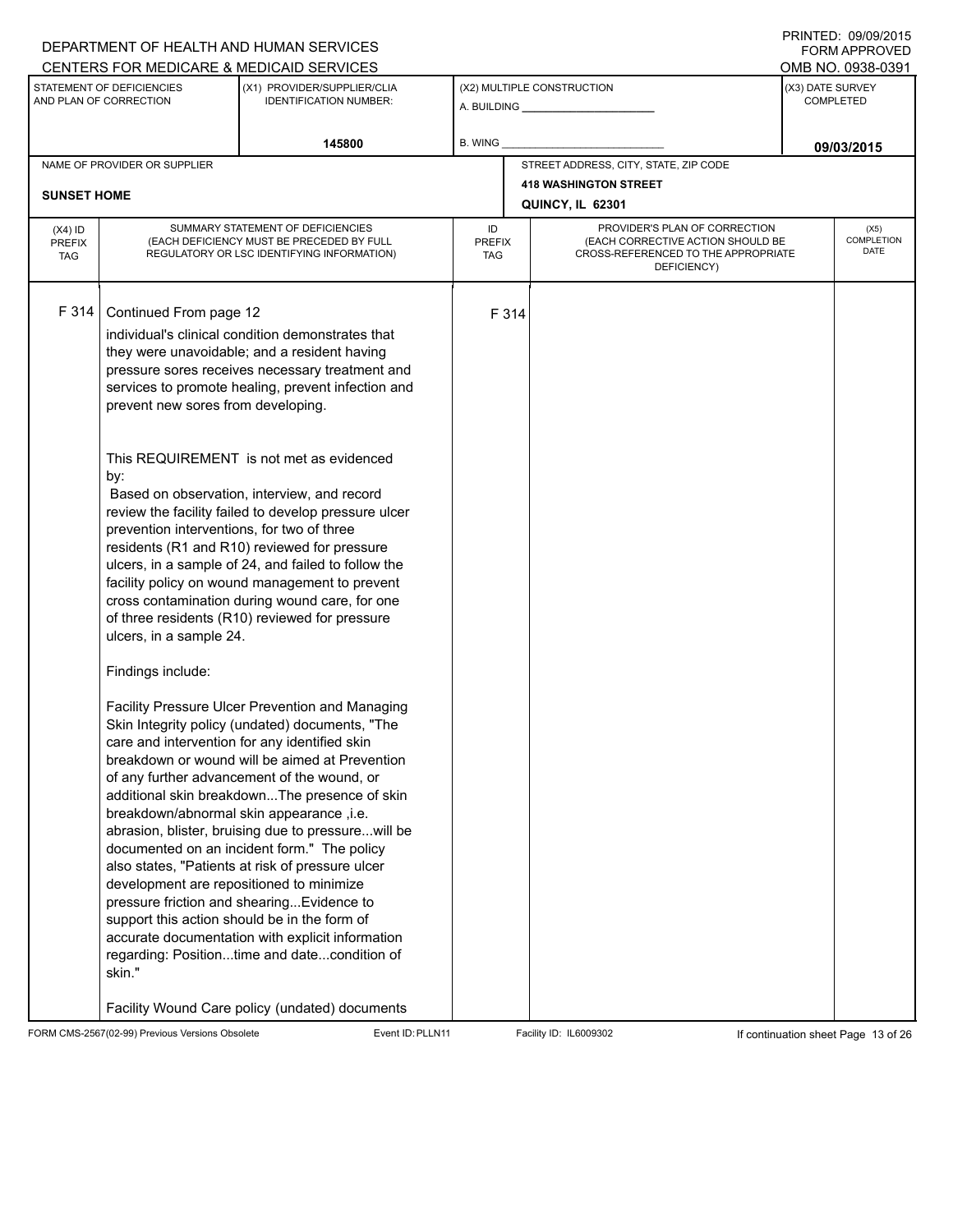## A. BUILDING **\_\_\_\_\_\_\_\_\_\_\_\_\_\_\_\_\_\_\_\_\_\_** (X1) PROVIDER/SUPPLIER/CLIA IDENTIFICATION NUMBER: STATEMENT OF DEFICIENCIES AND PLAN OF CORRECTION (X3) DATE SURVEY COMPLETED FORM APPROVED (X2) MULTIPLE CONSTRUCTION **B. WING** CENTERS FOR MEDICARE & MEDICAID SERVICES **And CENTERS FOR MEDICAL ACCESS** OMB NO. 0938-0391 145800 **B. WING DECISION B. WING** NAME OF PROVIDER OR SUPPLIER STREET ADDRESS, CITY, STATE, ZIP CODE **418 WASHINGTON STREET SUNSET HOME QUINCY, IL 62301** PROVIDER'S PLAN OF CORRECTION (EACH CORRECTIVE ACTION SHOULD BE CROSS-REFERENCED TO THE APPROPRIATE DEFICIENCY) (X5) **COMPLETION** DATE ID PREFIX TAG (X4) ID PREFIX TAG SUMMARY STATEMENT OF DEFICIENCIES (EACH DEFICIENCY MUST BE PRECEDED BY FULL REGULATORY OR LSC IDENTIFYING INFORMATION) F 314 Continued From page 13 F 314 that residents' wound assessments and documentation should include, "Stages and phases." 1. On 8-31-15 at 1:10 p.m., E4 (Registered Nurse) applied a new pressure ulcer treatment to R1's left heel. R1's pressure ulcer to the left heel measured approximately 4 cm long by 2 cm wide by 1 cm deep, with a 2 cm round black edge to the outer edge of the wound. The wound had moderate amounts of yellowish/reddish drainage. R1's Braden Scale for Predicting Pressure Sore Risk dated 9-18-14 indicates R1 is at a moderate risk of developing a pressure ulcer. R1's Braden Scale for Predicting Pressure Sore Risk dated 12-11-14 and 8-16-15, documents R1 is at a high risk for developing a pressure ulcer. R1's Progress/Wound Notes dated 11-25-14 document R1's left heel was noted to have a stage one pressure area, indicating the pressure area was brown in color and the surrounding skin was red in color. R1's Progress Note dated 11-3-14 and signed by Z1 (R1's Nurse Practitioner) documents R1 had a stage two pressure ulcer of the right heel measuring 1-2 cm (centimeter) with a 0.5 cm area of skin that had peeled of in the center. This same note documents R1 sleeps on the right side and the left foot rests against the right foot at night, which might be creating some pressure. R1's Progress Note dated 11-10-14 and signed by Z1 documents R1's left heel had increased in redness, had increased in size to 2-3 cm with sloughing around the edges, and had a small black area of skin inside the reddened area.

FORM CMS-2567(02-99) Previous Versions Obsolete Event ID:PLLN11 Facility ID: IL6009302 If continuation sheet Page 14 of 26

DEPARTMENT OF HEALTH AND HUMAN SERVICES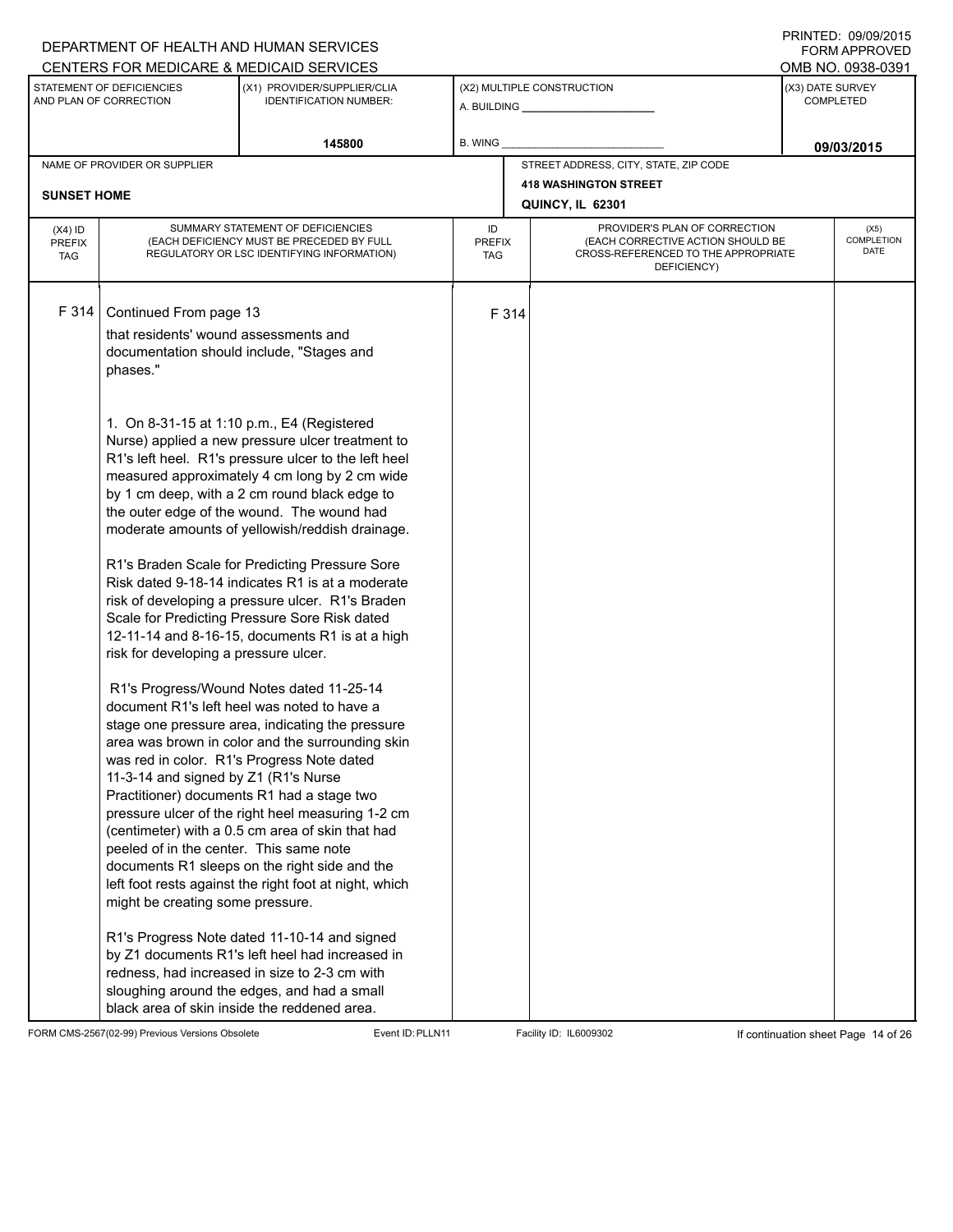## A. BUILDING **\_\_\_\_\_\_\_\_\_\_\_\_\_\_\_\_\_\_\_\_\_\_** (X1) PROVIDER/SUPPLIER/CLIA IDENTIFICATION NUMBER: STATEMENT OF DEFICIENCIES AND PLAN OF CORRECTION (X3) DATE SURVEY COMPLETED FORM APPROVED (X2) MULTIPLE CONSTRUCTION **B. WING** CENTERS FOR MEDICARE & MEDICAID SERVICES **And CENTERS FOR MEDICAL ACCESS** OMB NO. 0938-0391 145800 **B. WING DECISION B. WING** NAME OF PROVIDER OR SUPPLIER STREET ADDRESS, CITY, STATE, ZIP CODE **418 WASHINGTON STREET SUNSET HOME QUINCY, IL 62301** PROVIDER'S PLAN OF CORRECTION (EACH CORRECTIVE ACTION SHOULD BE CROSS-REFERENCED TO THE APPROPRIATE DEFICIENCY) (X5) **COMPLETION** DATE ID PREFIX TAG (X4) ID PREFIX TAG SUMMARY STATEMENT OF DEFICIENCIES (EACH DEFICIENCY MUST BE PRECEDED BY FULL REGULATORY OR LSC IDENTIFYING INFORMATION) F 314 Continued From page 14 F 314 R1's at "Risk for Skin Breakdown Current Care Plan" initiated on 9-16-13, does not include any new pressure relieving interventions until 11-10-14, 7 days after the pressure ulcer to R1's heel developed. R1's Wound Center Wound Assessment dated 9-2-15, documents R1 currently has a stage four left heel pressure ulcer measuring 3.5 cm (centimeters) long by 4.3 cm wide by 0.8 cm deep. On 9-1-15 at 10:00 a.m., E3 (Registered Nurse/R1's Unit Care Plan Coordinator) stated, "(R1's) left heel wound started as a stage one pressure ulcer here (the facility). (R1) moves pillows around at night. We (the facility) should have a care plan in place to alert staff to ensure pressure relieving devices are in place for (R1), but do not. The pressure ulcer to the left heel developed on 11-3-15, and pressure relieving boots should have been implemented before the wound was developed, or when the wound developed. The pressure relieving boots were not implemented until 11-10-15." On 9-2-15 at 12:45 p.m., Z1 (R1's Nurse Practitioner) stated, "I have followed and assessed (R1's) pressure ulcer to the left heel since the development of the ulcer. If the facility would have started pressure boots or a different pressure relief measure prior to the development, it would have prevented the initial development of the pressure ulcer and the progression of the pressure ulcer from a stage one to a stage two from 11-3-14 to 11-10-14. The pressure ulcer developed at the facility. (R1's) care plan should include an intervention to make sure a pillow is in

FORM CMS-2567(02-99) Previous Versions Obsolete Event ID:PLLN11 Facility ID: IL6009302 If continuation sheet Page 15 of 26

DEPARTMENT OF HEALTH AND HUMAN SERVICES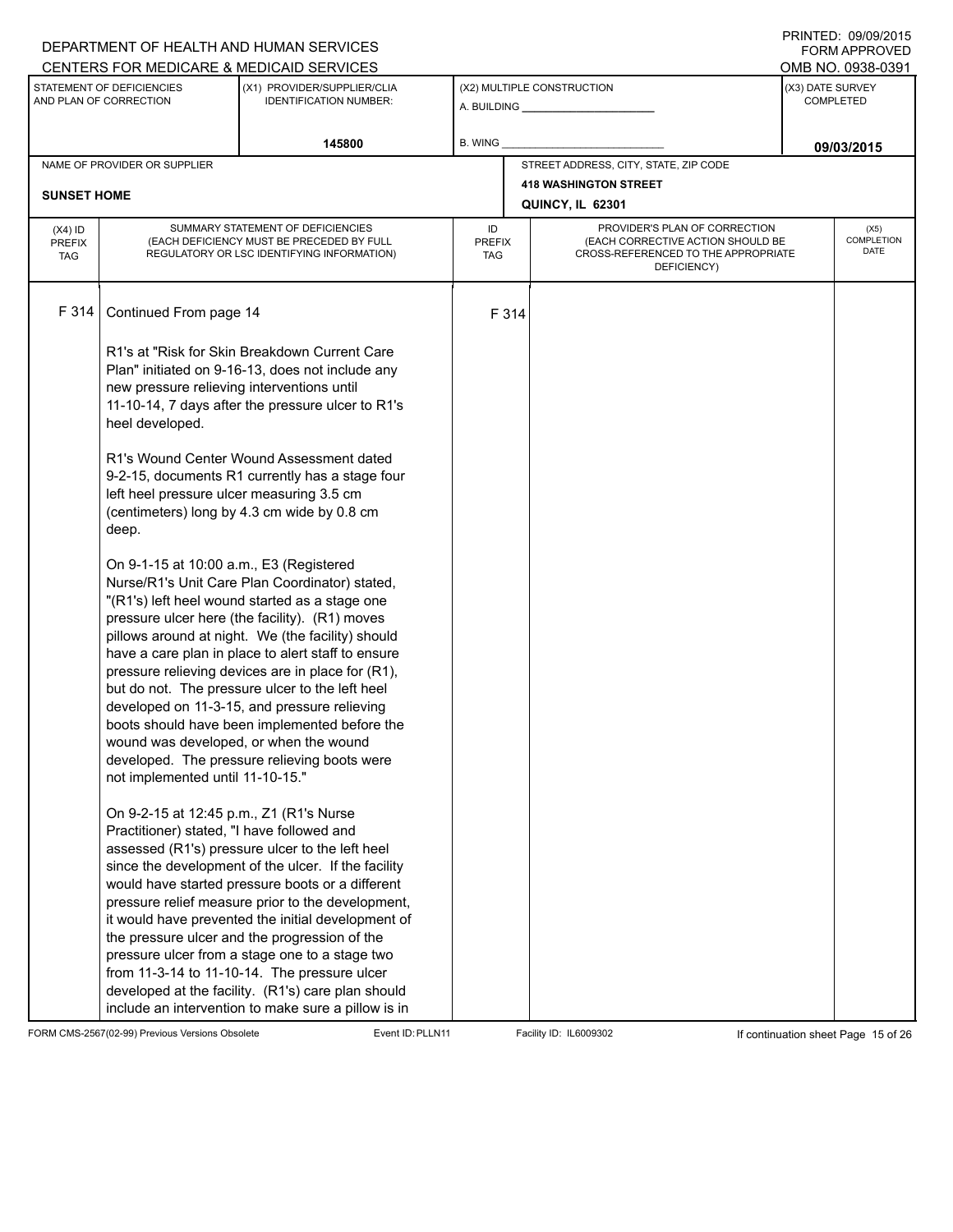## A. BUILDING **\_\_\_\_\_\_\_\_\_\_\_\_\_\_\_\_\_\_\_\_\_\_** (X1) PROVIDER/SUPPLIER/CLIA IDENTIFICATION NUMBER: STATEMENT OF DEFICIENCIES AND PLAN OF CORRECTION (X3) DATE SURVEY COMPLETED FORM APPROVED (X2) MULTIPLE CONSTRUCTION **B. WING** CENTERS FOR MEDICARE & MEDICAID SERVICES **And CENTERS FOR MEDICAL ACCESS** OMB NO. 0938-0391 **145800 09/03/2015** NAME OF PROVIDER OR SUPPLIER STREET ADDRESS, CITY, STATE, ZIP CODE **418 WASHINGTON STREET SUNSET HOME QUINCY, IL 62301** PROVIDER'S PLAN OF CORRECTION (EACH CORRECTIVE ACTION SHOULD BE CROSS-REFERENCED TO THE APPROPRIATE DEFICIENCY) (X5) **COMPLETION** DATE ID PREFIX TAG (X4) ID PREFIX TAG SUMMARY STATEMENT OF DEFICIENCIES (EACH DEFICIENCY MUST BE PRECEDED BY FULL REGULATORY OR LSC IDENTIFYING INFORMATION) F 314 Continued From page 15 F 314 place to prevent pressure. Pressure relief measures could have prevented the initial development and progression from a stage one pressure ulcer to a stage two pressure ulcer......" 2. On 8/31/15 at 10:10 a.m., E7 (Unit Coordinator) stated R10 had a stage four pressure ulcer to the right buttock (ischial) and a stage three pressure ulcer to the left buttock (ischial). R10's pressure ulcer log, dated 2/28/14 to 8/27/15, documents R10 has had a chronic pressure ulcer on the right upper, outer aspect of the buttock ( right ischial) which initially developed as a stage two pressure ulcer then progressed to a stage four pressure ulcer. R10's weekly right ischial pressure ulcer assessments no longer include documentation of staging after 4/07/15. R10's Nurse's notes dated 4/28/15, document R10 developed a second pressure ulcer located on R10's left upper, outer aspect of the buttock (left ischial) measuring 3.0cm (centimeters) long x 2.0cm wide x 0.5cm deep. R10's weekly wound assessments dated 4/07/15 to 4/25/15, do not include an assessment indicating the stage of R10's right ischial pressure ulcer. R10's weekly wound measurements dated 4/29/15 to 8/30/15 do not include an assessment indicating the stages of R10's right or left ischial pressure ulcers. R10's Minimum Data Set assessment (MDS) dated, 4/23/15, documents, R10 had one stage four pressure ulcer. R10's MDS dated, 7/23/15 documents, R10 had one stage three pressure ulcer and one stage four pressure

FORM CMS-2567(02-99) Previous Versions Obsolete Event ID:PLLN11 Facility ID: IL6009302 If continuation sheet Page 16 of 26

DEPARTMENT OF HEALTH AND HUMAN SERVICES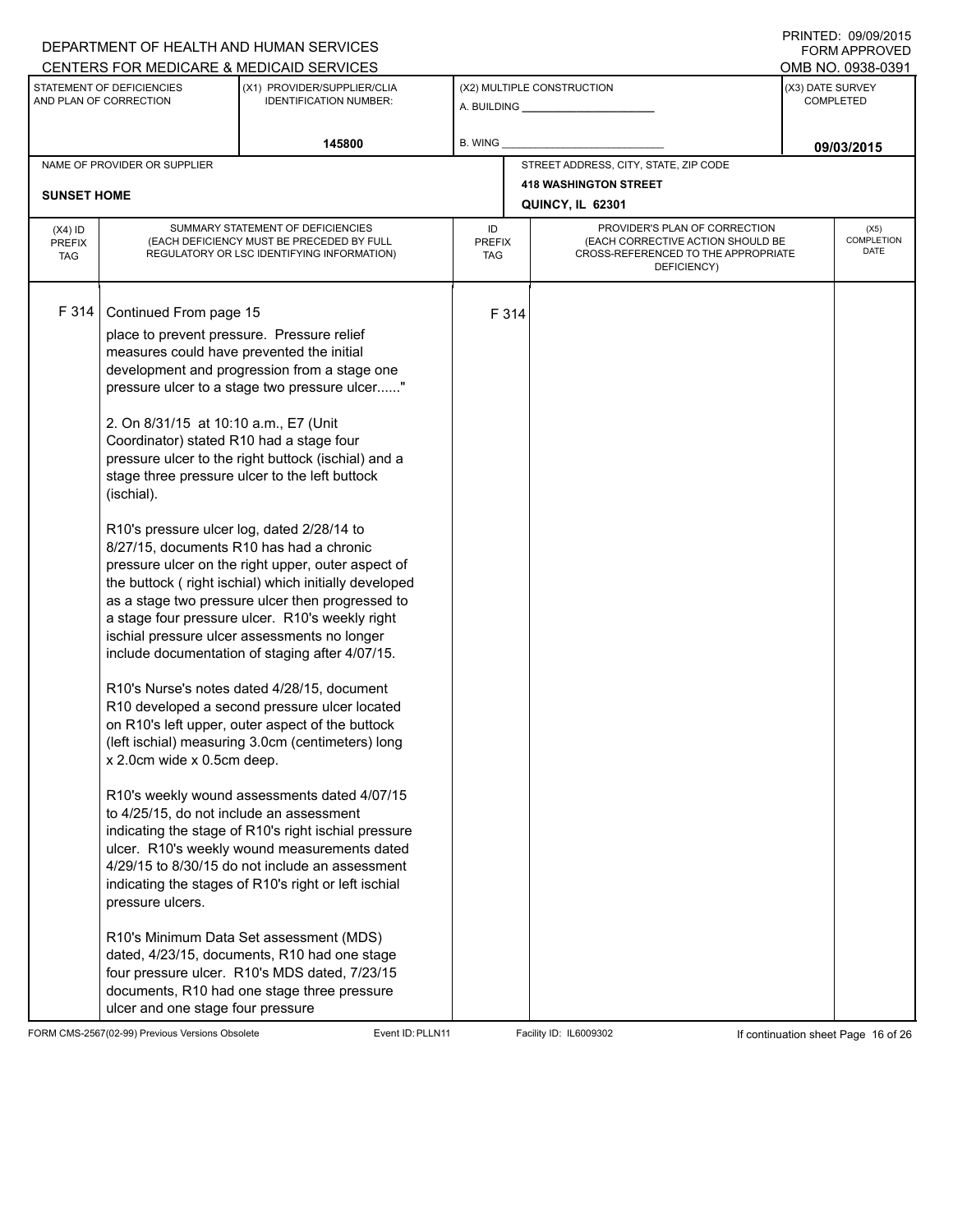## A. BUILDING **\_\_\_\_\_\_\_\_\_\_\_\_\_\_\_\_\_\_\_\_\_\_** (X1) PROVIDER/SUPPLIER/CLIA IDENTIFICATION NUMBER: STATEMENT OF DEFICIENCIES AND PLAN OF CORRECTION (X3) DATE SURVEY COMPLETED (X2) MULTIPLE CONSTRUCTION **B. WING** CENTERS FOR MEDICARE & MEDICAID SERVICES **And CENTERS FOR MEDICAL ACCESS** OMB NO. 0938-0391 145800 **B. WING DECISION B. WING** NAME OF PROVIDER OR SUPPLIER STREET ADDRESS, CITY, STATE, ZIP CODE **418 WASHINGTON STREET SUNSET HOME QUINCY, IL 62301** PROVIDER'S PLAN OF CORRECTION (EACH CORRECTIVE ACTION SHOULD BE CROSS-REFERENCED TO THE APPROPRIATE DEFICIENCY) (X5) **COMPLETION** DATE ID PREFIX TAG (X4) ID PREFIX TAG SUMMARY STATEMENT OF DEFICIENCIES (EACH DEFICIENCY MUST BE PRECEDED BY FULL REGULATORY OR LSC IDENTIFYING INFORMATION) F 314 Continued From page 16 F 314 R10's current electronic care plan (includes multiple dates) documents for staff to turn and reposition R10 every two hours. On 9/02/15 at 1:00p.m. E7 (Unit Coordinator) stated E7 was unable to provide documentation that incident reports were completed after the development of R10's right and left ischial pressure ulcers. E7 was also unable to provide documentation that R10 was being turned and repositioned every two hours. E7 stated R10's care plan was not updated with additional interventions to prevent further advancement of R10's wounds following the development of R10's left ischial pressure ulcer on 4/28/15. E7 verified R10's weekly wound assessments do not include the stages of R10's pressure ulcers. On 9/01/15 at 9:25a.m. E11 (Registered Nurse) was applying a clean dressing to R10's right ischial pressure ulcer. E11 removed scissors from E11's uniform pocket, then without disinfecting the scissor's, E11 cut the end of a ribbon dressing which was inserted into R10's stage four pressure ulcer. E11 verified the scissors were not disinfected immediately after pulling them from E11's pocket stating, "I do use bleach wipes between residents." On 9/03/15 at 9:20a.m. E2 (Director of Nurses) stated staff should disinfect scissors after removing from a uniform pocket and before using them to cut dressings for wounds. F 315 SS=D 483.25(d) NO CATHETER, PREVENT UTI, RESTORE BLADDER Based on the resident's comprehensive F 315

FORM CMS-2567(02-99) Previous Versions Obsolete Event ID:PLLN11 Facility ID: IL6009302 If continuation sheet Page 17 of 26

DEPARTMENT OF HEALTH AND HUMAN SERVICES

PRINTED: 09/09/2015 FORM APPROVED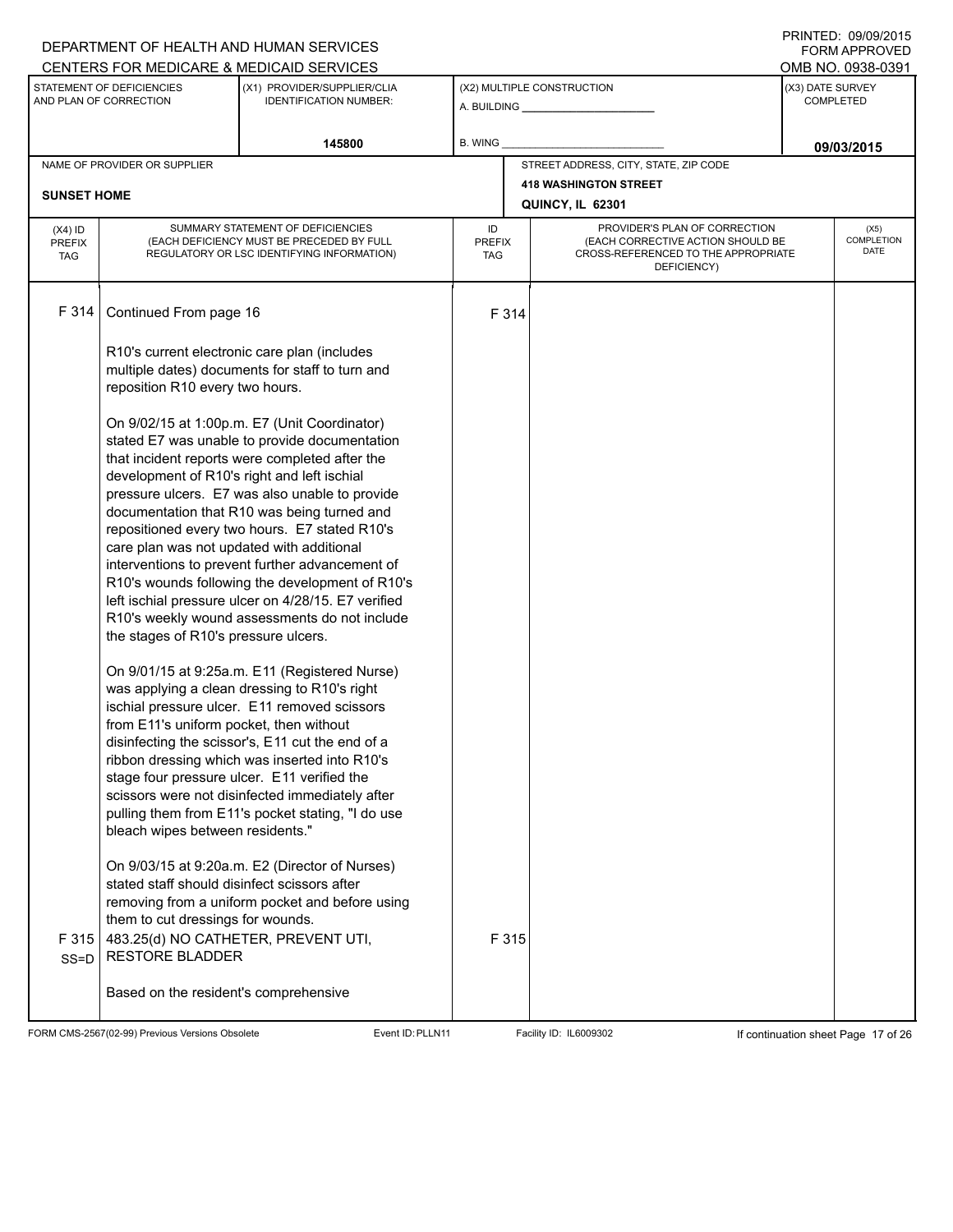# A. BUILDING **\_\_\_\_\_\_\_\_\_\_\_\_\_\_\_\_\_\_\_\_\_\_** (X1) PROVIDER/SUPPLIER/CLIA IDENTIFICATION NUMBER: STATEMENT OF DEFICIENCIES AND PLAN OF CORRECTION (X3) DATE SURVEY COMPLETED FORM APPROVED (X2) MULTIPLE CONSTRUCTION **B. WING** CENTERS FOR MEDICARE & MEDICAID SERVICES **And CENTERS FOR MEDICAL ACCESS** OMB NO. 0938-0391 145800 **B. WING DECISION B. WING** NAME OF PROVIDER OR SUPPLIER STREET ADDRESS, CITY, STATE, ZIP CODE **418 WASHINGTON STREET SUNSET HOME QUINCY, IL 62301** PROVIDER'S PLAN OF CORRECTION (EACH CORRECTIVE ACTION SHOULD BE CROSS-REFERENCED TO THE APPROPRIATE DEFICIENCY) (X5) **COMPLETION** DATE ID PREFIX TAG (X4) ID PREFIX TAG SUMMARY STATEMENT OF DEFICIENCIES (EACH DEFICIENCY MUST BE PRECEDED BY FULL REGULATORY OR LSC IDENTIFYING INFORMATION) F 315 Continued From page 17 F 315 assessment, the facility must ensure that a resident who enters the facility without an indwelling catheter is not catheterized unless the resident's clinical condition demonstrates that catheterization was necessary; and a resident who is incontinent of bladder receives appropriate treatment and services to prevent urinary tract infections and to restore as much normal bladder function as possible. This REQUIREMENT is not met as evidenced by: Based on observation, interview, and record review the facility failed to prevent cross contamination during indwelling urinary catheter care for one of five residents (R10) reviewed for indwelling urinary catheter care in a sample of 24. Findings include: On 8/31/15 at 1:10p.m. E9 (Certified Nurse Aide) was providing indwelling urinary catheter care to R10. E9 used a wet wash cloth to wash R10's vaginal area around the catheter insertion site using a back and forth motion multiple times, using the same area of the washcloth. Without changing wash cloths or without using a clean area of the wash cloth, E7 wiped the catheter tubing around the insertion site. Facility Catheter Care Procedure policy (undated) instructs staff, "Perform perineal care. Using clean cloth, clean the catheter from the meatus (insertion site) down the catheter...Use one washcloth per stroke..." On 9/03/15 at 9:20a.m. E2 ( Director of Nurses) verified E9 did not use the correct indwelling

FORM CMS-2567(02-99) Previous Versions Obsolete Event ID:PLLN11 Facility ID: IL6009302 If continuation sheet Page 18 of 26

DEPARTMENT OF HEALTH AND HUMAN SERVICES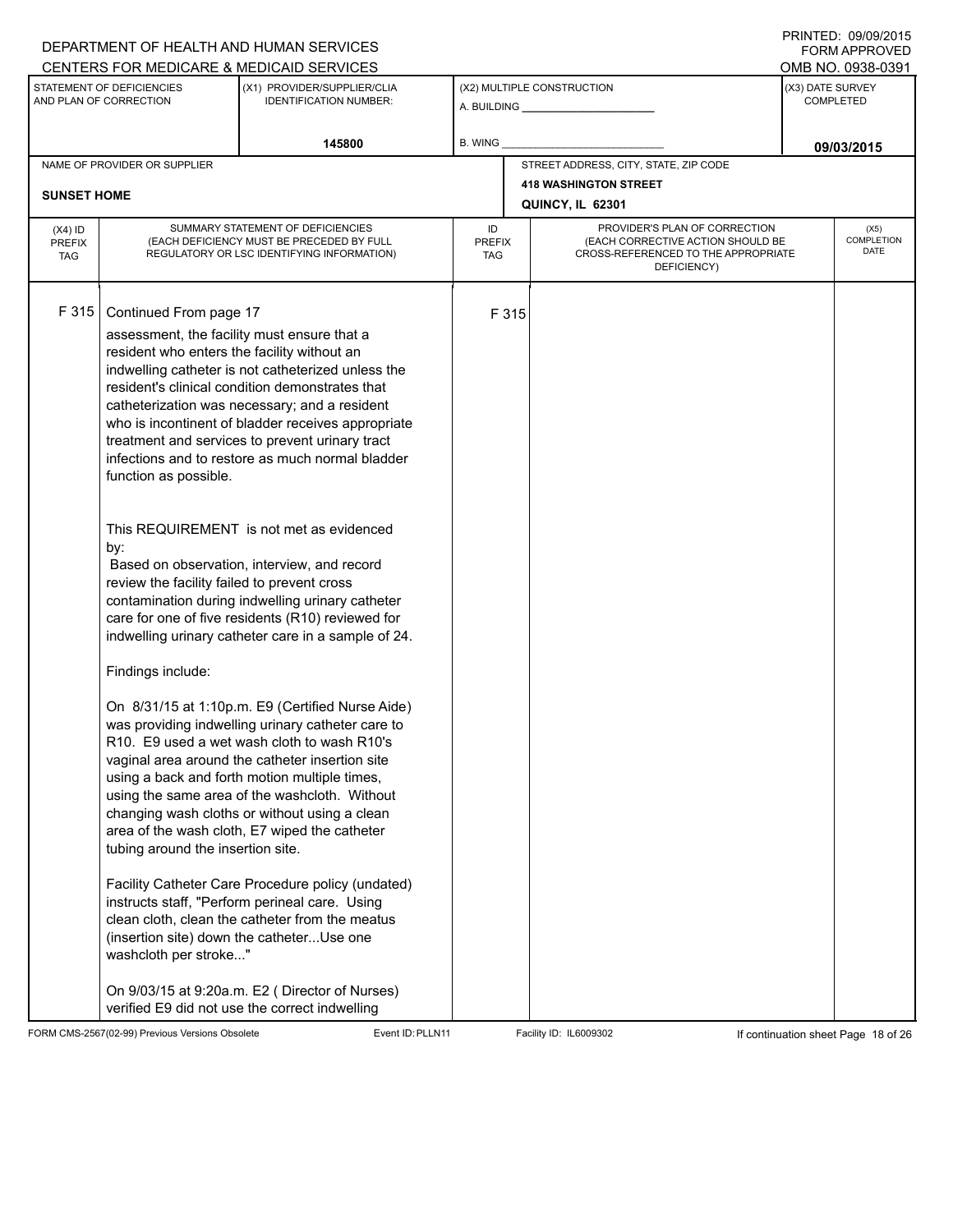|                                                                                                                     |                                                                                                                | DEPARTMENT OF HEALTH AND HUMAN SERVICES                                                                                                                                                                                                                                                                       |                            |                            |                                                                                                                          |  | FORM APPROVED                     |
|---------------------------------------------------------------------------------------------------------------------|----------------------------------------------------------------------------------------------------------------|---------------------------------------------------------------------------------------------------------------------------------------------------------------------------------------------------------------------------------------------------------------------------------------------------------------|----------------------------|----------------------------|--------------------------------------------------------------------------------------------------------------------------|--|-----------------------------------|
|                                                                                                                     |                                                                                                                | CENTERS FOR MEDICARE & MEDICAID SERVICES                                                                                                                                                                                                                                                                      |                            |                            |                                                                                                                          |  | OMB NO. 0938-0391                 |
| STATEMENT OF DEFICIENCIES<br>(X1) PROVIDER/SUPPLIER/CLIA<br>AND PLAN OF CORRECTION<br><b>IDENTIFICATION NUMBER:</b> |                                                                                                                |                                                                                                                                                                                                                                                                                                               |                            | (X2) MULTIPLE CONSTRUCTION | (X3) DATE SURVEY<br><b>COMPLETED</b>                                                                                     |  |                                   |
|                                                                                                                     |                                                                                                                | 145800                                                                                                                                                                                                                                                                                                        | B. WING                    |                            |                                                                                                                          |  | 09/03/2015                        |
|                                                                                                                     | NAME OF PROVIDER OR SUPPLIER                                                                                   |                                                                                                                                                                                                                                                                                                               |                            |                            | STREET ADDRESS, CITY, STATE, ZIP CODE                                                                                    |  |                                   |
| <b>SUNSET HOME</b>                                                                                                  |                                                                                                                |                                                                                                                                                                                                                                                                                                               |                            |                            | <b>418 WASHINGTON STREET</b>                                                                                             |  |                                   |
|                                                                                                                     |                                                                                                                |                                                                                                                                                                                                                                                                                                               |                            |                            | QUINCY, IL 62301                                                                                                         |  |                                   |
| $(X4)$ ID<br><b>PREFIX</b><br><b>TAG</b>                                                                            |                                                                                                                | SUMMARY STATEMENT OF DEFICIENCIES<br>(EACH DEFICIENCY MUST BE PRECEDED BY FULL<br>REGULATORY OR LSC IDENTIFYING INFORMATION)                                                                                                                                                                                  | ID<br><b>PREFIX</b><br>TAG |                            | PROVIDER'S PLAN OF CORRECTION<br>(EACH CORRECTIVE ACTION SHOULD BE<br>CROSS-REFERENCED TO THE APPROPRIATE<br>DEFICIENCY) |  | (X5)<br><b>COMPLETION</b><br>DATE |
| F 315                                                                                                               | Continued From page 18<br>contamination.                                                                       | urinary catheter care technique to prevent cross                                                                                                                                                                                                                                                              |                            | F 315                      |                                                                                                                          |  |                                   |
| F 323<br>$SS = D$                                                                                                   | 483.25(h) FREE OF ACCIDENT<br>HAZARDS/SUPERVISION/DEVICES                                                      |                                                                                                                                                                                                                                                                                                               |                            | F 323                      |                                                                                                                          |  |                                   |
|                                                                                                                     | The facility must ensure that the resident<br>as is possible; and each resident receives<br>prevent accidents. | environment remains as free of accident hazards<br>adequate supervision and assistance devices to                                                                                                                                                                                                             |                            |                            |                                                                                                                          |  |                                   |
|                                                                                                                     | by:<br>of 24.                                                                                                  | This REQUIREMENT is not met as evidenced<br>Based on observation, interview and record<br>review the facility failed to follow a physician's<br>order for a motion sensor alarm and follow fall<br>prevention interventions to prevent falls for one of<br>six residents (R15) reviewed for falls in a sample |                            |                            |                                                                                                                          |  |                                   |
|                                                                                                                     | Findings include:                                                                                              |                                                                                                                                                                                                                                                                                                               |                            |                            |                                                                                                                          |  |                                   |
|                                                                                                                     | alarm was discontinued.                                                                                        | On 8/31/15 at 10:10a.m. E7 (Unit Coordinator)<br>was standing at the doorway to R15's room. R15<br>was in laying in bed sleeping. There was no<br>motion detection alarm present in R15's room.<br>E7 verified R15 did not have a motion detecting<br>alarm present stating that R10's motion detecting       |                            |                            |                                                                                                                          |  |                                   |
|                                                                                                                     |                                                                                                                | A fall investigation dated 8/14/15 documents R15<br>fell while sitting on the bedside commode in<br>R15's room. The investigation also documents<br>that no staff were present when R15 fell and that<br>R15's personal body alarm was not in place.                                                          |                            |                            |                                                                                                                          |  |                                   |

FORM CMS-2567(02-99) Previous Versions Obsolete Event ID:PLLN11 Facility ID: IL6009302 If continuation sheet Page 19 of 26

PRINTED: 09/09/2015 FORM APPROVED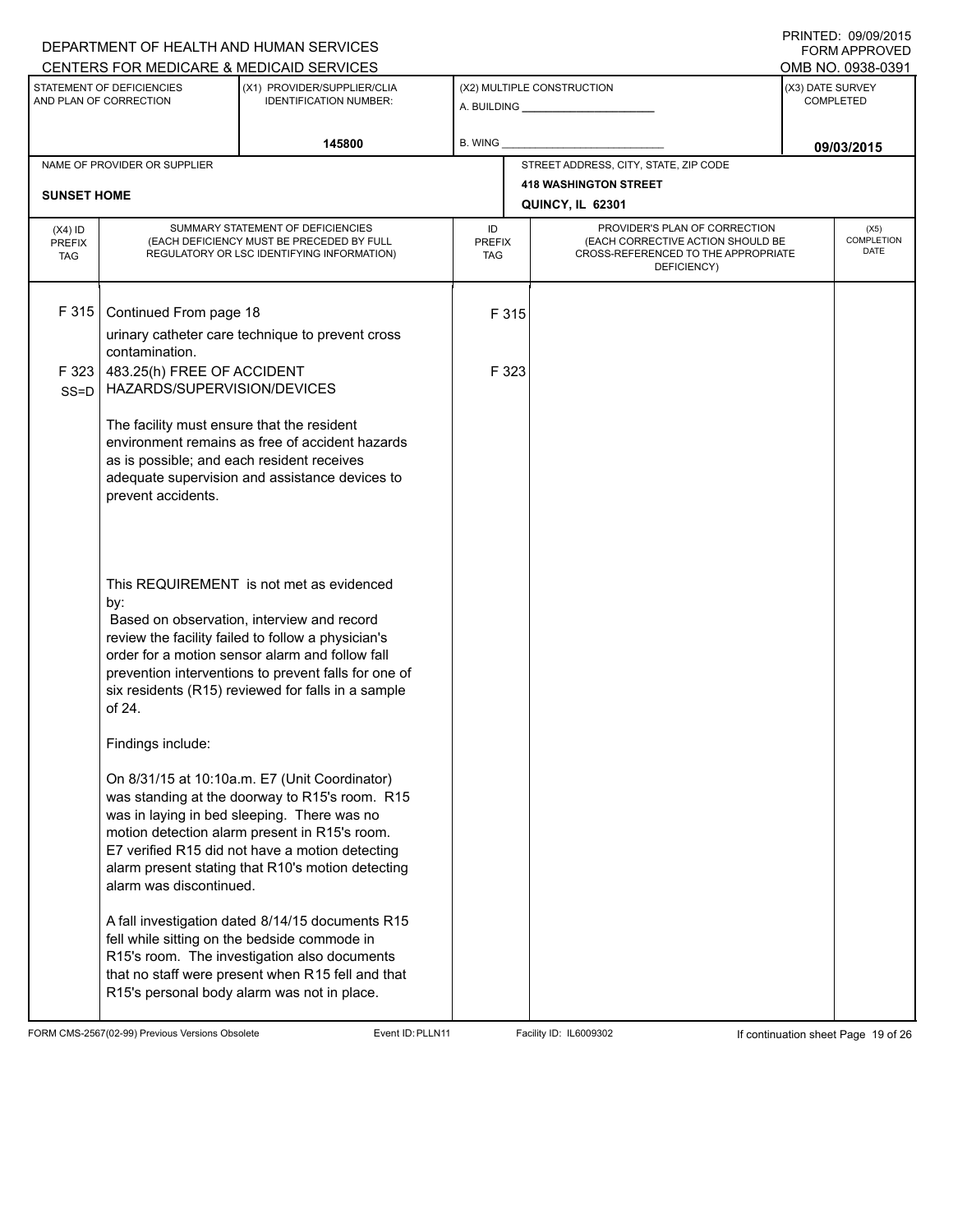|                                                                                                                     |                                                                                                  | DEPARTMENT OF HEALTH AND HUMAN SERVICES<br>CENTERS FOR MEDICARE & MEDICAID SERVICES                                                                                                                                                                    |                                   |       |                                                                                                                          |                                      | FORM APPROVED<br>OMB NO. 0938-0391 |
|---------------------------------------------------------------------------------------------------------------------|--------------------------------------------------------------------------------------------------|--------------------------------------------------------------------------------------------------------------------------------------------------------------------------------------------------------------------------------------------------------|-----------------------------------|-------|--------------------------------------------------------------------------------------------------------------------------|--------------------------------------|------------------------------------|
| STATEMENT OF DEFICIENCIES<br>(X1) PROVIDER/SUPPLIER/CLIA<br>AND PLAN OF CORRECTION<br><b>IDENTIFICATION NUMBER:</b> |                                                                                                  |                                                                                                                                                                                                                                                        | (X2) MULTIPLE CONSTRUCTION        |       |                                                                                                                          | (X3) DATE SURVEY<br><b>COMPLETED</b> |                                    |
| 145800                                                                                                              |                                                                                                  |                                                                                                                                                                                                                                                        | <b>B. WING</b>                    |       |                                                                                                                          |                                      | 09/03/2015                         |
| <b>SUNSET HOME</b>                                                                                                  | NAME OF PROVIDER OR SUPPLIER                                                                     |                                                                                                                                                                                                                                                        |                                   |       | STREET ADDRESS, CITY, STATE, ZIP CODE<br><b>418 WASHINGTON STREET</b>                                                    |                                      |                                    |
|                                                                                                                     |                                                                                                  |                                                                                                                                                                                                                                                        |                                   |       | QUINCY, IL 62301                                                                                                         |                                      |                                    |
| $(X4)$ ID<br><b>PREFIX</b><br><b>TAG</b>                                                                            |                                                                                                  | SUMMARY STATEMENT OF DEFICIENCIES<br>(EACH DEFICIENCY MUST BE PRECEDED BY FULL<br>REGULATORY OR LSC IDENTIFYING INFORMATION)                                                                                                                           | ID<br><b>PREFIX</b><br><b>TAG</b> |       | PROVIDER'S PLAN OF CORRECTION<br>(EACH CORRECTIVE ACTION SHOULD BE<br>CROSS-REFERENCED TO THE APPROPRIATE<br>DEFICIENCY) |                                      | (X5)<br>COMPLETION<br><b>DATE</b>  |
| F 323                                                                                                               | Continued From page 19                                                                           |                                                                                                                                                                                                                                                        |                                   | F 323 |                                                                                                                          |                                      |                                    |
|                                                                                                                     | sensor in bed and in recliner."                                                                  | R15's care plan intervention dated 7/16/13 states,<br>"Do not leave unattended when on toilet, motion                                                                                                                                                  |                                   |       |                                                                                                                          |                                      |                                    |
|                                                                                                                     | all times while resident is in room."                                                            | A physician's order dated 6/25/14 documents R15<br>requires a motion detecting alarm, "for safety at                                                                                                                                                   |                                   |       |                                                                                                                          |                                      |                                    |
| F 368<br>$SS = B$                                                                                                   | E7 stated E7 was not aware R15 had a<br>alarm at all times when in room.<br><b>BEDTIME</b>       | On 9/03/15 at 10:55a.m. E7 (Unit Coordinator)<br>stated, "We don't get orders to discontinue," the<br>motion detection alarm, "it's just a nursing order."<br>physician's order to have the motion detecting<br>483.35(f) FREQUENCY OF MEALS/SNACKS AT |                                   | F 368 |                                                                                                                          |                                      |                                    |
|                                                                                                                     | least three meals daily, at regular times<br>comparable to normal mealtimes in the<br>community. | Each resident receives and the facility provides at                                                                                                                                                                                                    |                                   |       |                                                                                                                          |                                      |                                    |
|                                                                                                                     | following day, except as provided below.                                                         | There must be no more than 14 hours between a<br>substantial evening meal and breakfast the                                                                                                                                                            |                                   |       |                                                                                                                          |                                      |                                    |
|                                                                                                                     |                                                                                                  | The facility must offer snacks at bedtime daily.                                                                                                                                                                                                       |                                   |       |                                                                                                                          |                                      |                                    |
|                                                                                                                     | nourishing snack is served.                                                                      | When a nourishing snack is provided at bedtime,<br>up to 16 hours may elapse between a substantial<br>evening meal and breakfast the following day if a<br>resident group agrees to this meal span, and a                                              |                                   |       |                                                                                                                          |                                      |                                    |
|                                                                                                                     |                                                                                                  | This REQUIREMENT is not met as evidenced                                                                                                                                                                                                               |                                   |       |                                                                                                                          |                                      |                                    |

FORM CMS-2567(02-99) Previous Versions Obsolete Event ID:PLLN11 Facility ID: IL6009302 If continuation sheet Page 20 of 26

DEPARTMENT OF HEALTH AND HUMAN SERVICES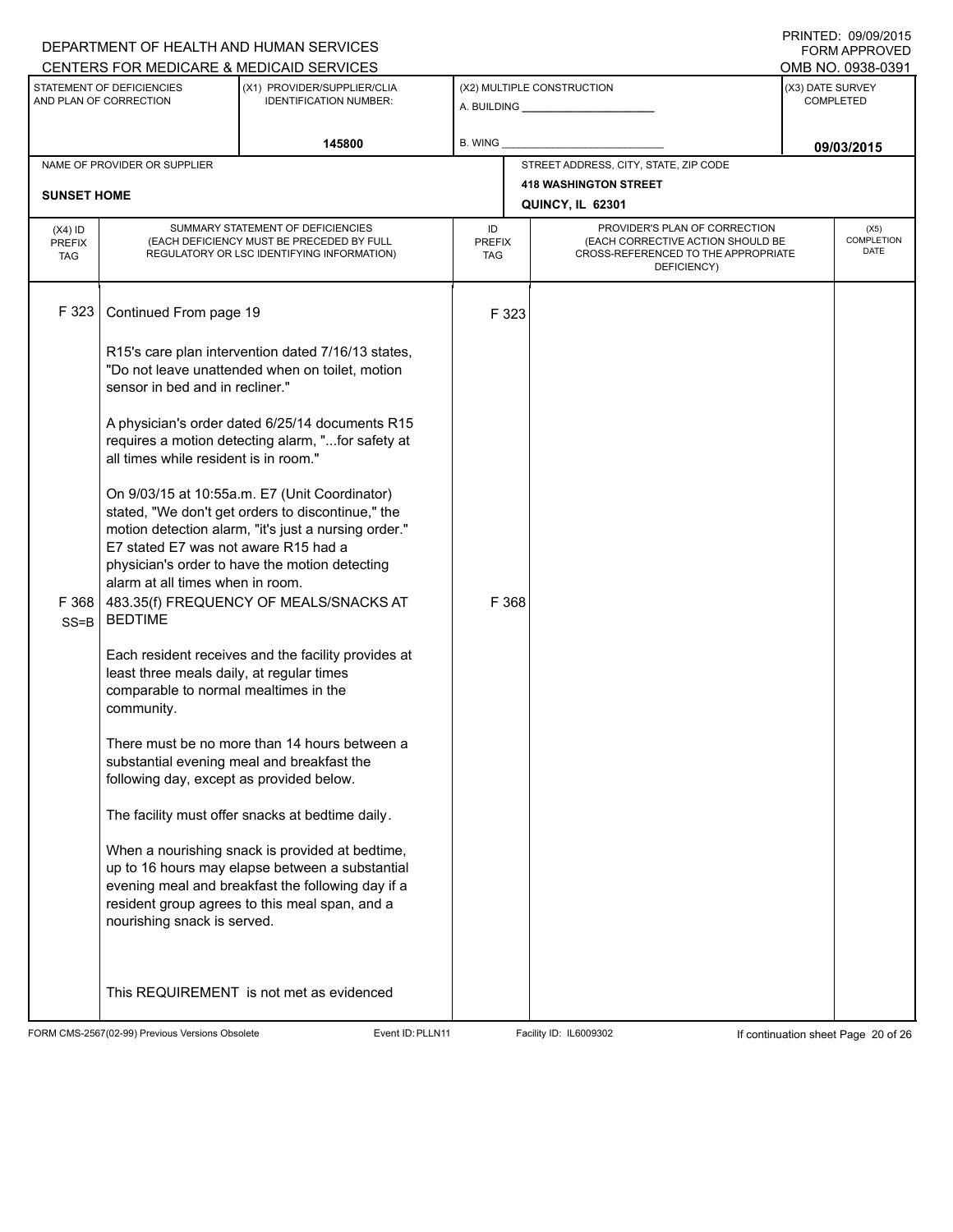|                                                                                                                     |                                                                                                                                                                                                                                                           | DEPARTMENT OF HEALTH AND HUMAN SERVICES                                                                                                                                                                                                                                                                                                                                                                                                                                                                                                                                                                                                                                                                                                                                                                                                                                                                                                                                                                                                                                                        |                            |                                                              |                                                                                                                          |            | <b>FORM APPROVED</b>              |
|---------------------------------------------------------------------------------------------------------------------|-----------------------------------------------------------------------------------------------------------------------------------------------------------------------------------------------------------------------------------------------------------|------------------------------------------------------------------------------------------------------------------------------------------------------------------------------------------------------------------------------------------------------------------------------------------------------------------------------------------------------------------------------------------------------------------------------------------------------------------------------------------------------------------------------------------------------------------------------------------------------------------------------------------------------------------------------------------------------------------------------------------------------------------------------------------------------------------------------------------------------------------------------------------------------------------------------------------------------------------------------------------------------------------------------------------------------------------------------------------------|----------------------------|--------------------------------------------------------------|--------------------------------------------------------------------------------------------------------------------------|------------|-----------------------------------|
|                                                                                                                     |                                                                                                                                                                                                                                                           | CENTERS FOR MEDICARE & MEDICAID SERVICES                                                                                                                                                                                                                                                                                                                                                                                                                                                                                                                                                                                                                                                                                                                                                                                                                                                                                                                                                                                                                                                       |                            |                                                              |                                                                                                                          |            | OMB NO. 0938-0391                 |
| STATEMENT OF DEFICIENCIES<br>(X1) PROVIDER/SUPPLIER/CLIA<br>AND PLAN OF CORRECTION<br><b>IDENTIFICATION NUMBER:</b> |                                                                                                                                                                                                                                                           |                                                                                                                                                                                                                                                                                                                                                                                                                                                                                                                                                                                                                                                                                                                                                                                                                                                                                                                                                                                                                                                                                                |                            | (X2) MULTIPLE CONSTRUCTION<br>A. BUILDING <b>A.</b> BUILDING | (X3) DATE SURVEY<br><b>COMPLETED</b>                                                                                     |            |                                   |
| 145800                                                                                                              |                                                                                                                                                                                                                                                           | B. WING                                                                                                                                                                                                                                                                                                                                                                                                                                                                                                                                                                                                                                                                                                                                                                                                                                                                                                                                                                                                                                                                                        |                            |                                                              |                                                                                                                          | 09/03/2015 |                                   |
|                                                                                                                     | NAME OF PROVIDER OR SUPPLIER                                                                                                                                                                                                                              |                                                                                                                                                                                                                                                                                                                                                                                                                                                                                                                                                                                                                                                                                                                                                                                                                                                                                                                                                                                                                                                                                                |                            |                                                              | STREET ADDRESS, CITY, STATE, ZIP CODE                                                                                    |            |                                   |
|                                                                                                                     |                                                                                                                                                                                                                                                           |                                                                                                                                                                                                                                                                                                                                                                                                                                                                                                                                                                                                                                                                                                                                                                                                                                                                                                                                                                                                                                                                                                |                            |                                                              | <b>418 WASHINGTON STREET</b>                                                                                             |            |                                   |
| <b>SUNSET HOME</b>                                                                                                  |                                                                                                                                                                                                                                                           |                                                                                                                                                                                                                                                                                                                                                                                                                                                                                                                                                                                                                                                                                                                                                                                                                                                                                                                                                                                                                                                                                                |                            |                                                              | QUINCY, IL 62301                                                                                                         |            |                                   |
| $(X4)$ ID<br><b>PREFIX</b><br><b>TAG</b>                                                                            |                                                                                                                                                                                                                                                           | SUMMARY STATEMENT OF DEFICIENCIES<br>(EACH DEFICIENCY MUST BE PRECEDED BY FULL<br>REGULATORY OR LSC IDENTIFYING INFORMATION)                                                                                                                                                                                                                                                                                                                                                                                                                                                                                                                                                                                                                                                                                                                                                                                                                                                                                                                                                                   | ID<br><b>PREFIX</b><br>TAG |                                                              | PROVIDER'S PLAN OF CORRECTION<br>(EACH CORRECTIVE ACTION SHOULD BE<br>CROSS-REFERENCED TO THE APPROPRIATE<br>DEFICIENCY) |            | (X5)<br>COMPLETION<br><b>DATE</b> |
| F 368                                                                                                               | Continued From page 20<br>by:<br>residents (R32 - R38) in the supplemental<br>sample.<br>Findings include:<br>On 9/01/15 at 9:30 a.m., during the Group<br>evening before bedtime.<br>I'm a Diabetic."<br>like one (snack)."<br>I ever remember."<br>bed. | Based on record review and interview, the facility<br>failed to offer all residents a bedtime snack, for<br>five of 24 residents (R6, R15, R24, R27 and R28)<br>reviewed for for receiving a nourishing snack at<br>bedtime, in the sample of 24, and for seven<br>Interview, R24, R27, R28, R32, R35 and R38 all<br>stated staff do not offer them a snack in the<br>On 9/01/15 at 3:00 p.m., R6 stated staff never<br>come around in the evening and offer her a<br>snack. R6 stated, "It would be nice if they did.<br>On 9/02/15 at 2:00 p.m., R15 stated she has<br>never been offered a snack in the evening before<br>bed. R15 stated, "That would be nice. I would<br>On 9/03/13 at 9:45 a.m., R33 stated staff do not<br>come around and offer a bedtime snack, "not that<br>On 9/03/15 at 9:48 a.m., R34 stated staff had not<br>been asking her if she wanted a snack before<br>On 9/03/15 at 9:50 a.m., R36 stated she was not<br>offered a snack in the evening or before bed.<br>On 9/03/15 at 9:47 a.m., R37 stated no one<br>comes around to offer her a snack in the evening. |                            | F 368                                                        |                                                                                                                          |            |                                   |

FORM CMS-2567(02-99) Previous Versions Obsolete Event ID:PLLN11 Facility ID: IL6009302 If continuation sheet Page 21 of 26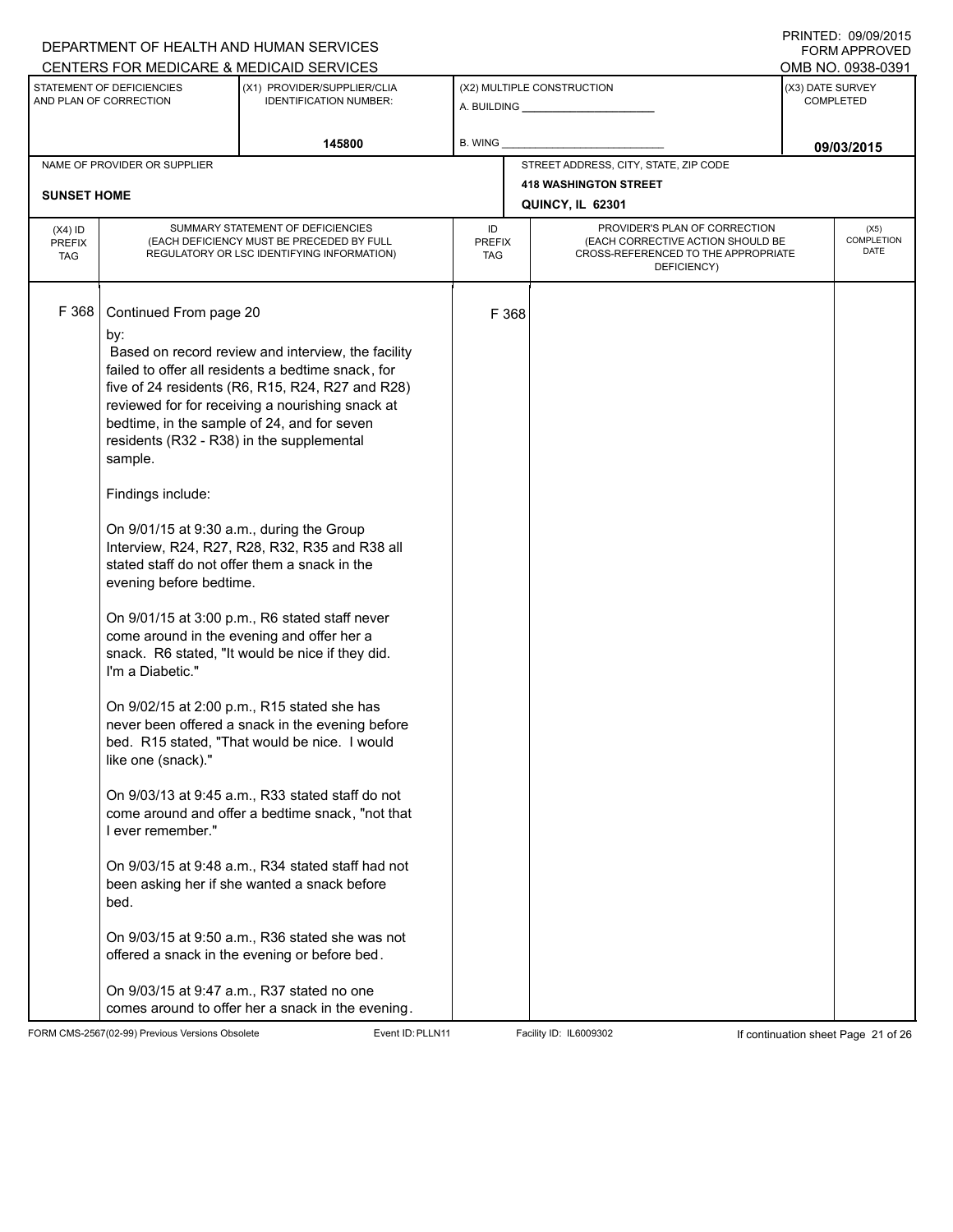## A. BUILDING **\_\_\_\_\_\_\_\_\_\_\_\_\_\_\_\_\_\_\_\_\_\_** (X1) PROVIDER/SUPPLIER/CLIA IDENTIFICATION NUMBER: STATEMENT OF DEFICIENCIES AND PLAN OF CORRECTION (X3) DATE SURVEY COMPLETED FORM APPROVED (X2) MULTIPLE CONSTRUCTION **B. WING** CENTERS FOR MEDICARE & MEDICAID SERVICES **And CENTERS FOR MEDICAL ACCESS** OMB NO. 0938-0391 145800 **B. WING DECISION B. WING** NAME OF PROVIDER OR SUPPLIER STREET ADDRESS, CITY, STATE, ZIP CODE **418 WASHINGTON STREET SUNSET HOME QUINCY, IL 62301** PROVIDER'S PLAN OF CORRECTION (EACH CORRECTIVE ACTION SHOULD BE CROSS-REFERENCED TO THE APPROPRIATE DEFICIENCY) (X5) **COMPLETION** DATE ID PREFIX TAG (X4) ID PREFIX TAG SUMMARY STATEMENT OF DEFICIENCIES (EACH DEFICIENCY MUST BE PRECEDED BY FULL REGULATORY OR LSC IDENTIFYING INFORMATION) F 368 Continued From page 21 F 368 On 9/02/15 at 2:40 p.m., E13 (Certified Nursing Assistant) stated they keep resident snacks at the nurses station for residents to just help themselves. E13 pointed to a container, which held crackers and cookies, located at the corner of the 200 Hall nurses station. On 9/02/15 at 2:45 p.m., E14 (Certified Nursing Assistant) stated they go around to resident rooms and pass ice water in the evening, but they do not go to the resident's room and offer them a snack. E14 stated certain residents have an order for a snack and that food is sent up by the Dietary Department. E14 indicated the remaining residents could have a snack, but they would have to come up to the nurses station to get it. On 9/03/15 at 11:15 a.m., E6 (Dietary Manager) stated staff are to offer the residents a snack before bedtime, while passing water. E6 stated residents are not expected to come to the nurses station to get the snack on their own, the snack is to be offered to them. The facility policy, titled "Food and Nutrition Policy and Procedure (no date)," documents, "Every effort is made to determine and provide appropriate snacks for each...resident. All residents with Diabetes will be offered an HS (evening) snack." The policy fails to identify that all residents need to be offered an evening snack. F 441 SS=D 483.65 INFECTION CONTROL, PREVENT SPREAD, LINENS The facility must establish and maintain an Infection Control Program designed to provide a safe, sanitary and comfortable environment and F 441

FORM CMS-2567(02-99) Previous Versions Obsolete Event ID:PLLN11 Facility ID: IL6009302 If continuation sheet Page 22 of 26

DEPARTMENT OF HEALTH AND HUMAN SERVICES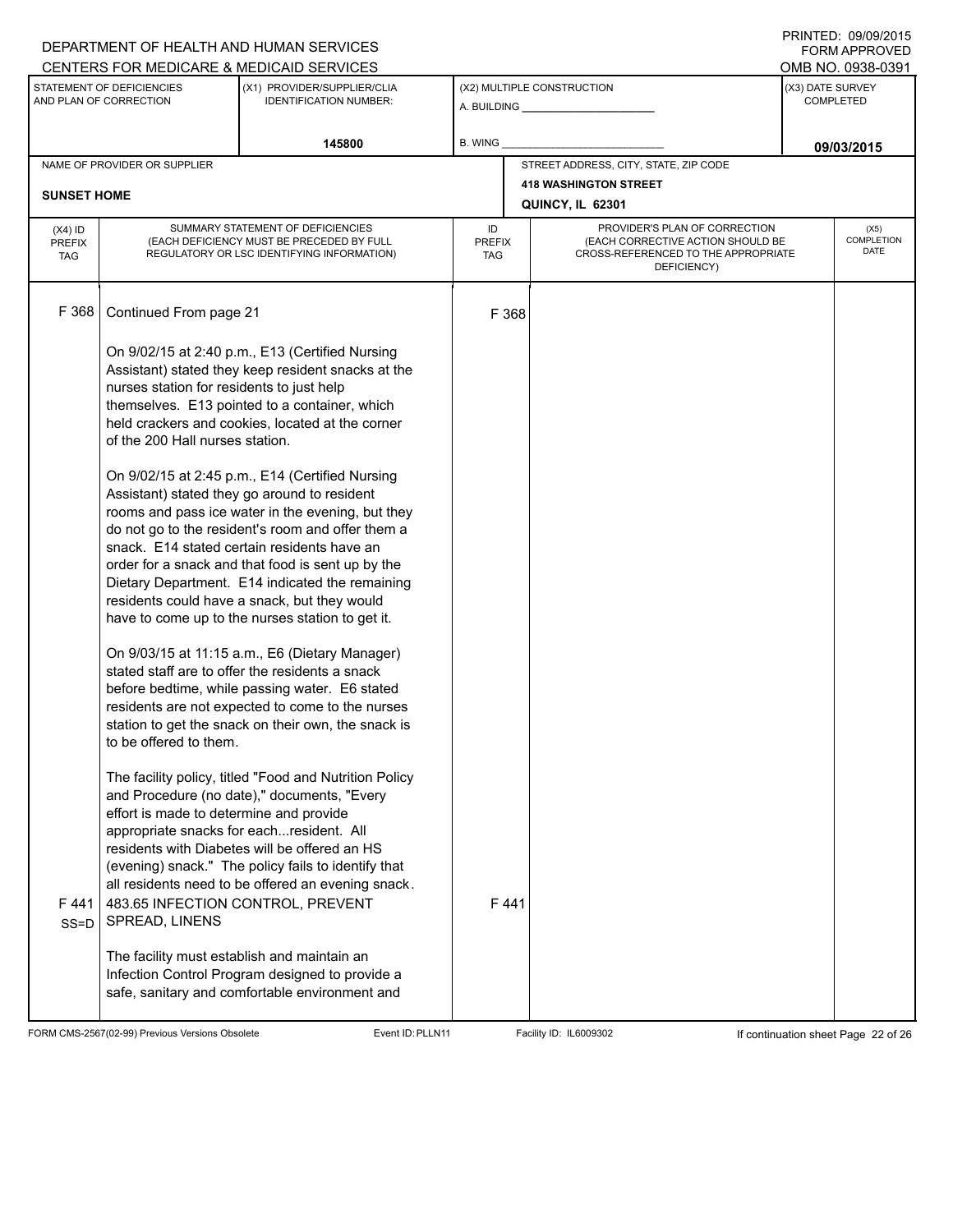# A. BUILDING **\_\_\_\_\_\_\_\_\_\_\_\_\_\_\_\_\_\_\_\_\_\_** (X1) PROVIDER/SUPPLIER/CLIA IDENTIFICATION NUMBER: STATEMENT OF DEFICIENCIES AND PLAN OF CORRECTION (X3) DATE SURVEY COMPLETED (X2) MULTIPLE CONSTRUCTION B. WING CENTERS FOR MEDICARE & MEDICAID SERVICES **And CENTERS FOR MEDICAL ACCESS** OMB NO. 0938-0391 145800 **B. WING DECISION B. WING** NAME OF PROVIDER OR SUPPLIER STREET ADDRESS, CITY, STATE, ZIP CODE **418 WASHINGTON STREET SUNSET HOME QUINCY, IL 62301** PROVIDER'S PLAN OF CORRECTION (EACH CORRECTIVE ACTION SHOULD BE CROSS-REFERENCED TO THE APPROPRIATE DEFICIENCY) (X5) **COMPLETION** DATE ID PREFIX TAG (X4) ID PREFIX TAG SUMMARY STATEMENT OF DEFICIENCIES (EACH DEFICIENCY MUST BE PRECEDED BY FULL REGULATORY OR LSC IDENTIFYING INFORMATION) F 441 Continued From page 22 F 441 to help prevent the development and transmission of disease and infection. (a) Infection Control Program The facility must establish an Infection Control Program under which it - (1) Investigates, controls, and prevents infections in the facility; (2) Decides what procedures, such as isolation, should be applied to an individual resident; and (3) Maintains a record of incidents and corrective actions related to infections. (b) Preventing Spread of Infection (1) When the Infection Control Program determines that a resident needs isolation to prevent the spread of infection, the facility must isolate the resident. (2) The facility must prohibit employees with a communicable disease or infected skin lesions from direct contact with residents or their food, if direct contact will transmit the disease. (3) The facility must require staff to wash their hands after each direct resident contact for which hand washing is indicated by accepted professional practice. (c) Linens Personnel must handle, store, process and transport linens so as to prevent the spread of infection. This REQUIREMENT is not met as evidenced by: Based on observation, interview, and record review the facility failed to prevent cross contamination following perineal care for one of

FORM CMS-2567(02-99) Previous Versions Obsolete Event ID:PLLN11 Facility ID: IL6009302 If continuation sheet Page 23 of 26

DEPARTMENT OF HEALTH AND HUMAN SERVICES

PRINTED: 09/09/2015 FORM APPROVED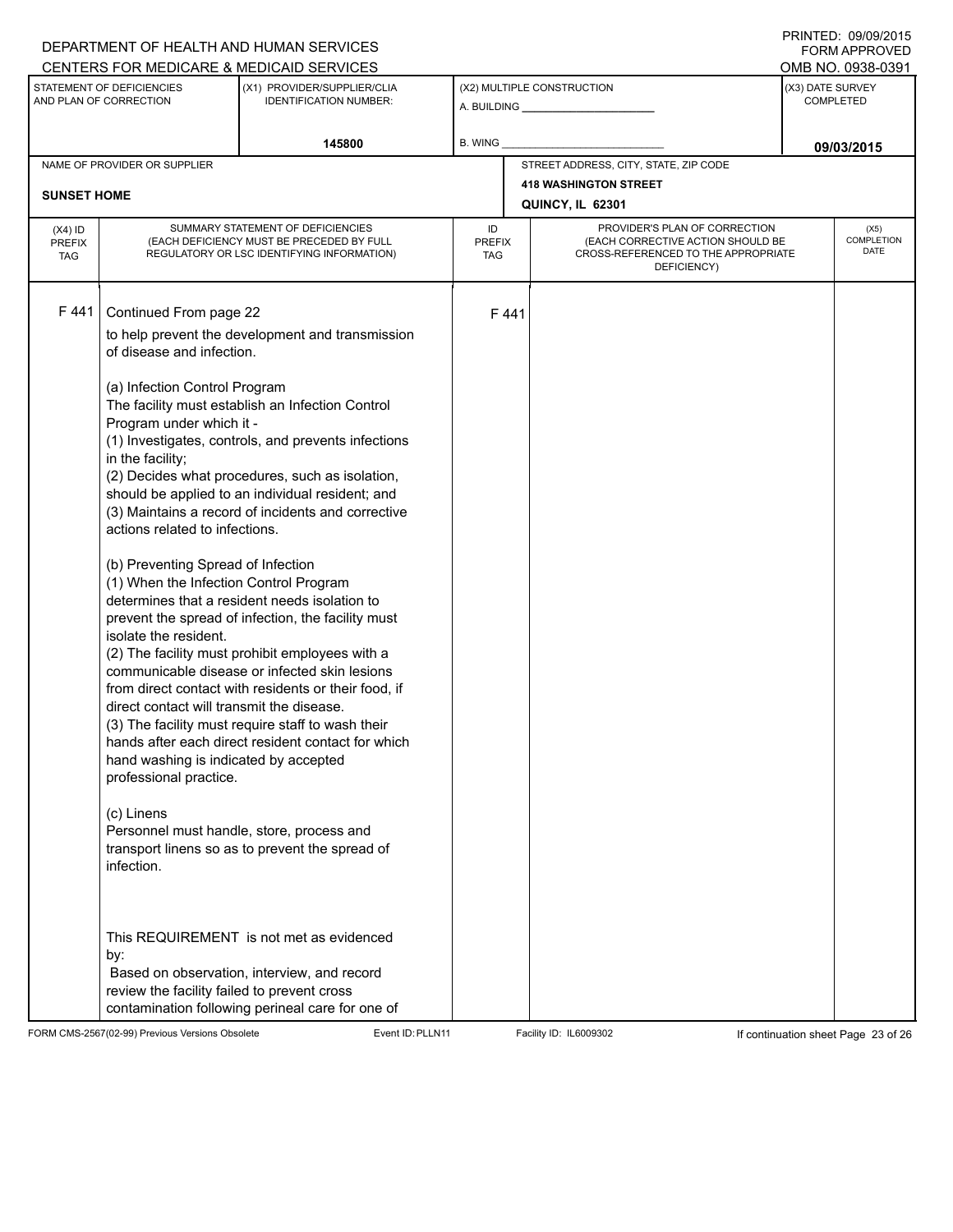## A. BUILDING **\_\_\_\_\_\_\_\_\_\_\_\_\_\_\_\_\_\_\_\_\_\_** (X1) PROVIDER/SUPPLIER/CLIA IDENTIFICATION NUMBER: STATEMENT OF DEFICIENCIES AND PLAN OF CORRECTION (X3) DATE SURVEY COMPLETED FORM APPROVED (X2) MULTIPLE CONSTRUCTION **B. WING** CENTERS FOR MEDICARE & MEDICAID SERVICES **And CENTERS FOR MEDICAL ACCESS** OMB NO. 0938-0391 145800 **B. WING DECISION B. WING** NAME OF PROVIDER OR SUPPLIER STREET ADDRESS, CITY, STATE, ZIP CODE **418 WASHINGTON STREET SUNSET HOME QUINCY, IL 62301** PROVIDER'S PLAN OF CORRECTION (EACH CORRECTIVE ACTION SHOULD BE CROSS-REFERENCED TO THE APPROPRIATE DEFICIENCY) (X5) **COMPLETION** DATE ID PREFIX TAG (X4) ID PREFIX TAG SUMMARY STATEMENT OF DEFICIENCIES (EACH DEFICIENCY MUST BE PRECEDED BY FULL REGULATORY OR LSC IDENTIFYING INFORMATION) F 441 Continued From page 23 F 441 14 residents (R10) reviewed for infection control practices during personal care in a sample of 24. Findings include: 1. Facility Handwashing/Hand Hygiene policy (undated) documents, "Employees must wash their hands for at least 15 seconds using antimicrobial or non microbial soap and water under the following conditions:..after contact with a resident's mucous membranes and body fluids or excretion, after handling...catheters." On 8/31/15 at 1:10p.m. E9 (Certified Nurse Aide) was providing indwelling urinary catheter and perineal care to R10. E9 applied gloves, cleansed R10's perineal area and catheter tubing. Without removing the soiled gloves or performing hand hygiene, E9 touched R10 and R10's bed linens while turning R10 to the right side. E9 noticed R10's pressure ulcer dressing was dislodged. E9 removed the soiled gloves and without performing hand hygiene, E9 exited R10's room. E9 returned to R10's room with E10 (Certified Nurse Aide) to complete R10's perineal/catheter care. E9 and E10 assisted R10 to turn to the left side while E10 cleansed R10's buttocks area. Without removing gloves or performing hand hygiene, E10 touched R10 and R10's bed linens. F 502 SS=D 483.75(j)(1) ADMINISTRATION The facility must provide or obtain laboratory services to meet the needs of its residents. The facility is responsible for the quality and timeliness of the services. F 502

FORM CMS-2567(02-99) Previous Versions Obsolete **Exent ID:PLLN11** Facility ID: IL6009302 If continuation sheet Page 24 of 26

DEPARTMENT OF HEALTH AND HUMAN SERVICES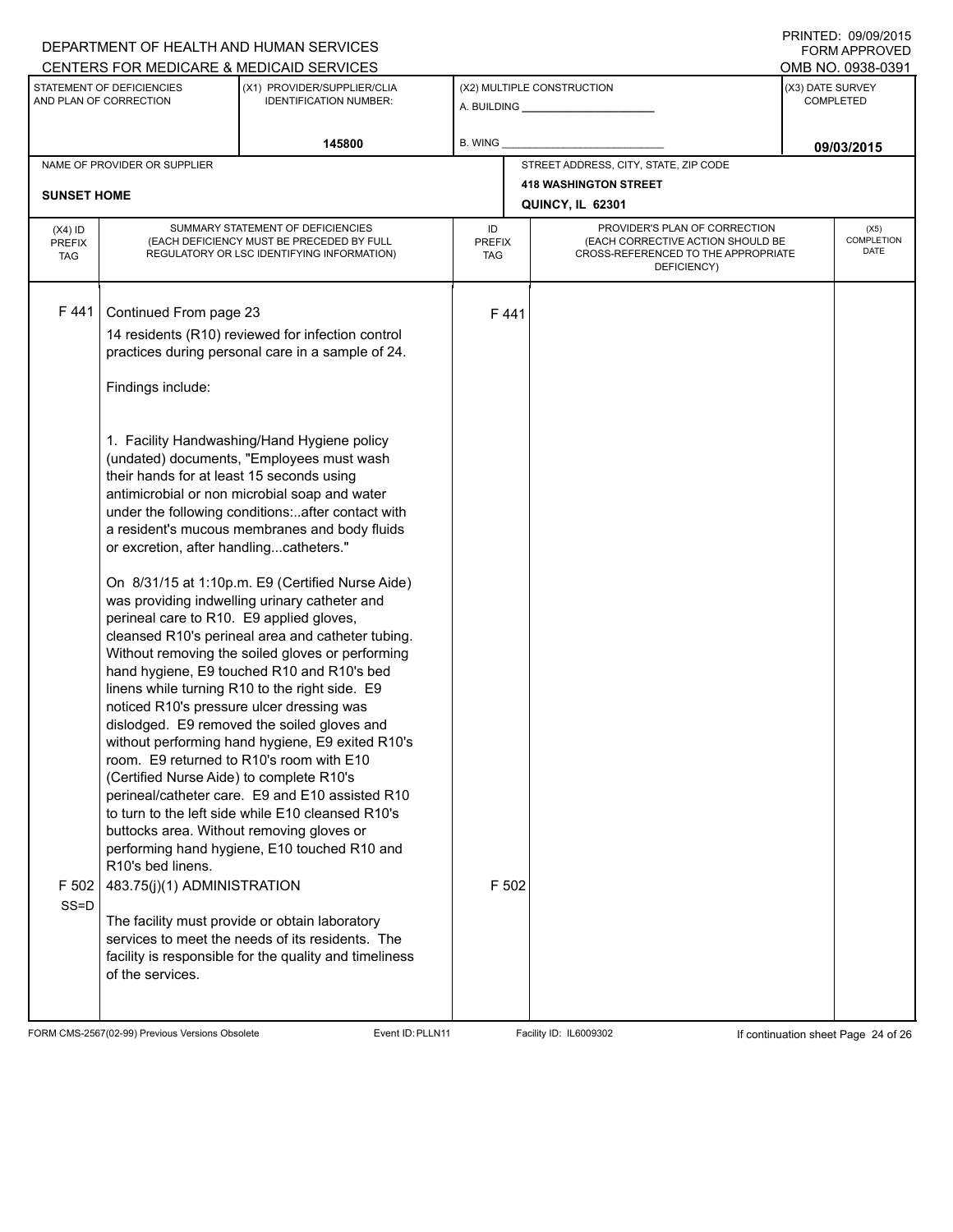|                                                                                                      |                                                                                             | DEPARTMENT OF HEALTH AND HUMAN SERVICES                                                                                                                                                                                                                                                                             |                            |       |                                                                                                                          |                                       | U ININTED. <i>טטופט</i><br>FORM APPROVED |  |
|------------------------------------------------------------------------------------------------------|---------------------------------------------------------------------------------------------|---------------------------------------------------------------------------------------------------------------------------------------------------------------------------------------------------------------------------------------------------------------------------------------------------------------------|----------------------------|-------|--------------------------------------------------------------------------------------------------------------------------|---------------------------------------|------------------------------------------|--|
| CENTERS FOR MEDICARE & MEDICAID SERVICES<br>STATEMENT OF DEFICIENCIES<br>(X1) PROVIDER/SUPPLIER/CLIA |                                                                                             |                                                                                                                                                                                                                                                                                                                     |                            |       | (X2) MULTIPLE CONSTRUCTION                                                                                               | OMB NO. 0938-0391<br>(X3) DATE SURVEY |                                          |  |
| AND PLAN OF CORRECTION<br><b>IDENTIFICATION NUMBER:</b>                                              |                                                                                             |                                                                                                                                                                                                                                                                                                                     |                            |       |                                                                                                                          | <b>COMPLETED</b>                      |                                          |  |
| 145800                                                                                               |                                                                                             | B. WING                                                                                                                                                                                                                                                                                                             |                            |       |                                                                                                                          | 09/03/2015                            |                                          |  |
|                                                                                                      | NAME OF PROVIDER OR SUPPLIER                                                                |                                                                                                                                                                                                                                                                                                                     |                            |       | STREET ADDRESS, CITY, STATE, ZIP CODE                                                                                    |                                       |                                          |  |
| <b>SUNSET HOME</b>                                                                                   |                                                                                             |                                                                                                                                                                                                                                                                                                                     |                            |       | <b>418 WASHINGTON STREET</b>                                                                                             |                                       |                                          |  |
|                                                                                                      |                                                                                             |                                                                                                                                                                                                                                                                                                                     |                            |       | QUINCY, IL 62301                                                                                                         |                                       |                                          |  |
| $(X4)$ ID<br><b>PREFIX</b><br><b>TAG</b>                                                             |                                                                                             | SUMMARY STATEMENT OF DEFICIENCIES<br>(EACH DEFICIENCY MUST BE PRECEDED BY FULL<br>REGULATORY OR LSC IDENTIFYING INFORMATION)                                                                                                                                                                                        | ID<br><b>PREFIX</b><br>TAG |       | PROVIDER'S PLAN OF CORRECTION<br>(EACH CORRECTIVE ACTION SHOULD BE<br>CROSS-REFERENCED TO THE APPROPRIATE<br>DEFICIENCY) |                                       | (X5)<br>COMPLETION<br>DATE               |  |
| F 502                                                                                                | Continued From page 24                                                                      |                                                                                                                                                                                                                                                                                                                     |                            | F 502 |                                                                                                                          |                                       |                                          |  |
|                                                                                                      | by:<br>the sample of 24.                                                                    | This REQUIREMENT is not met as evidenced<br>Based on record review and interview, the facility<br>failed to obtain laboratory testing for one of five<br>residents (R2) reviewed for laboratory testing in                                                                                                          |                            |       |                                                                                                                          |                                       |                                          |  |
|                                                                                                      | Finding include:                                                                            |                                                                                                                                                                                                                                                                                                                     |                            |       |                                                                                                                          |                                       |                                          |  |
|                                                                                                      | policy, documents the facility will provide<br>medical group) will order and draw all their | The facility's undated "Laboratory Services"<br>laboratory services to residents who need the<br>service. The policy also documents, "(an outside<br>resident labs. If a stat order is received and no<br>(medical group) technician is available, a licensed<br>(facility) staff member may collect the specimen." |                            |       |                                                                                                                          |                                       |                                          |  |
|                                                                                                      |                                                                                             | R2's current Physician's Orders documents R2's<br>BMP (Basic Metabolic Panel) is ordered every<br>three months (January, April, July, and October).                                                                                                                                                                 |                            |       |                                                                                                                          |                                       |                                          |  |
|                                                                                                      | CMP (Comprehensive Metabolic Panel) is                                                      | R2's current Physician Orders documents R2's<br>ordered every six months(April and October).                                                                                                                                                                                                                        |                            |       |                                                                                                                          |                                       |                                          |  |
|                                                                                                      | results were found in R2's medical record.                                                  | R2's medical record include CMP results dated<br>7/21/15 and 8/11/15. No other CMP or BMP                                                                                                                                                                                                                           |                            |       |                                                                                                                          |                                       |                                          |  |
|                                                                                                      | E18 stated (R2) had no labs drawn for the<br>CMP in April.                                  | On 9/2/15 at 11:45 AM, E18, Unit Coordinator<br>stated (R2) did have an order for BMPs every<br>three months and CMPs every six months. E18<br>stated an outside medical group draws the labs.<br>scheduled BMP's in January or April. E18 also<br>stated (R2) had no labs drawn for the scheduled                  |                            |       |                                                                                                                          |                                       |                                          |  |

FORM CMS-2567(02-99) Previous Versions Obsolete Event ID:PLLN11 Facility ID: IL6009302 If continuation sheet Page 25 of 26